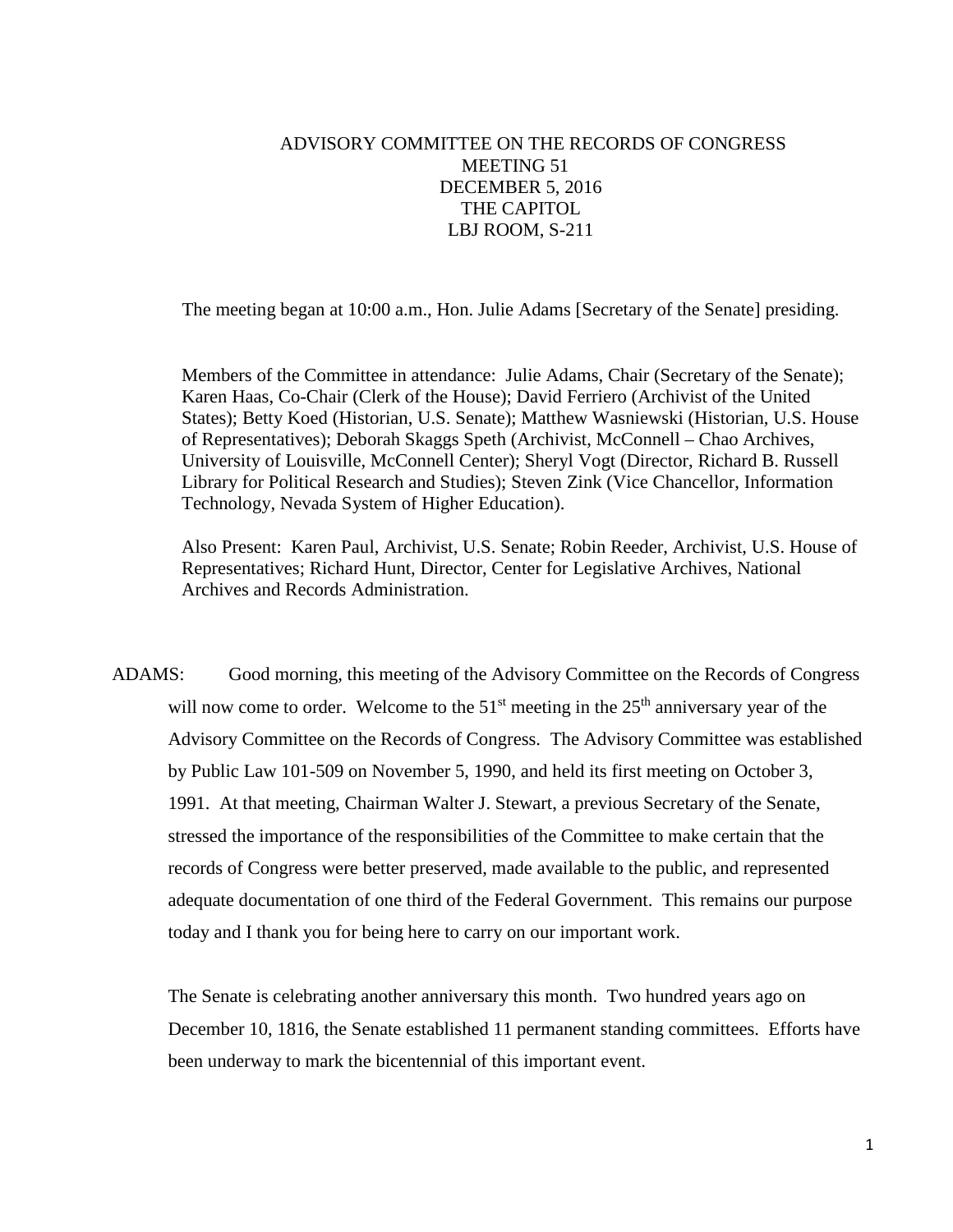On September 16, 2016, we celebrated Constitution Day with an event entitled, "A More Important Duty: Standing Committees and the Senate's Constitutional Powers and Responsibilities." Working in collaboration with the committee archivists and the Center for Legislative Archives, Senate historians offered historical context and teamed up with Senate archivists to present archival exhibits that explored important moments in the history of four major committees; the Commerce, Finance, Foreign Relations, and Judiciary committees. Our thanks go to all the participants in this very successful Constitution Day event.

Also, as the December  $10<sup>th</sup>$  anniversary date approaches, Senate Historian Betty Koed has written a brief history of this event which has been distributed to the Senate leaders, as well as committee chairs, and ranking members of today's standing committees. You'll find a copy of that brief history at your seat today.

I want to thank the members of this advisory committee for their reports at our June meeting. They were most informative, and provided wonderful insight into the preservation and use of our Members' archival collections, and we have a good lineup of reports scheduled for today's meeting as well. I look forward to hearing from the Senate and House Historians, and archivists, about their ongoing work; from the Center for Legislative Archives, and the status of renovations of our new storage space, as well as current exhibits and activities; and to hearing a final report from our NDSR fellow, John Caldwell. And under new business today, I hope to hear from our individual members about exciting things happening in their fields, and institutions. It's a full agenda, so please allow me to introduce my co-chair, Karen Haas.

HAAS: Thank you. Let me join the Secretary in welcoming everyone here this morning. It's great to be back together. Unfortunately, Sharon Leon, John Lawrence, and Jeff Thomas were unable to join us this morning, due to prior commitments.

 I'd like to update the Committee on some of the activities that have taken place in the Clerk's Office since our last meeting. We are in the midst of the transition for the  $115<sup>th</sup>$  Congress and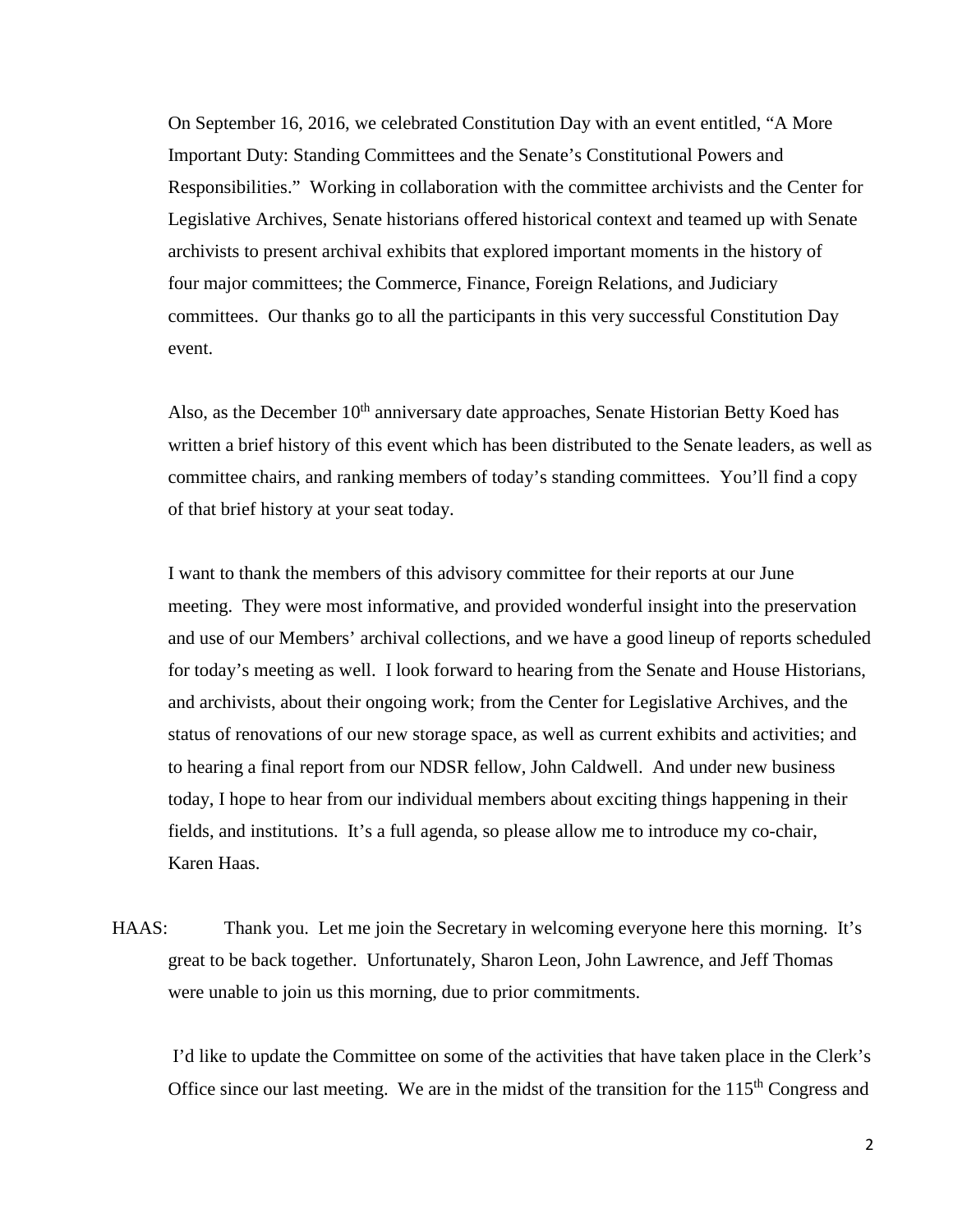continue to meet with departing Member offices. Currently, 59 House Members are leaving at the end of the  $114<sup>th</sup>$  Congress. Thus far, we've met with 40 of these offices; a significantly higher proportion than in previous Congresses. We also have reached out to the committees to remind them of their obligation regarding the transfer of their records.

 At the last Advisory Committee meeting, I mentioned that some former Members still have papers at the National Archives courtesy storage in Suitland, Maryland. The Chief Administrative Officer has been very proactive in streamlining the courtesy storage process for House Members. In addition to contacting Members to provide them information on the period of availability for free shipping, the CAO has also clarified the overall process by developing a written policy concerning future courtesy storage guidelines for former Members' papers.

Also at the last meeting, I mentioned the new records search component that the Office of Art and Archives launched on the *History, Art, and Archives* website. The office demonstrated the new feature to Committee and Member offices at the House Social Media Fair that was held a few weeks ago. It's been incredibly well received on the Hill by staff and by educators, who are delighted to see features we designed specifically for their needs. We thank the Center for Legislative Archives for their assistance in this effort. Alison Trulock will be providing a demonstration of the records search later in the meeting.

 I'd like to mention another new addition to the website. It is a section commemorating the 100th anniversary of Jeannette Rankin's historic election on November 7, 1916, and swearing in on April  $2<sup>nd</sup>$ , 1917 as the first woman to serve in Congress. The House Historian's Office launched an accompanying oral history project related to women in Congress. The House Historian, Matt Wasniewski, will discuss this later in our meeting.

 I also want to make members aware that we are working on drafting the Sixth Report of the Advisory Committee that will be published in 2018. This report will cover the activities of the Advisory Committee from January 2013 until December 2018. The Senate compiled the last report that was published in December of 2012.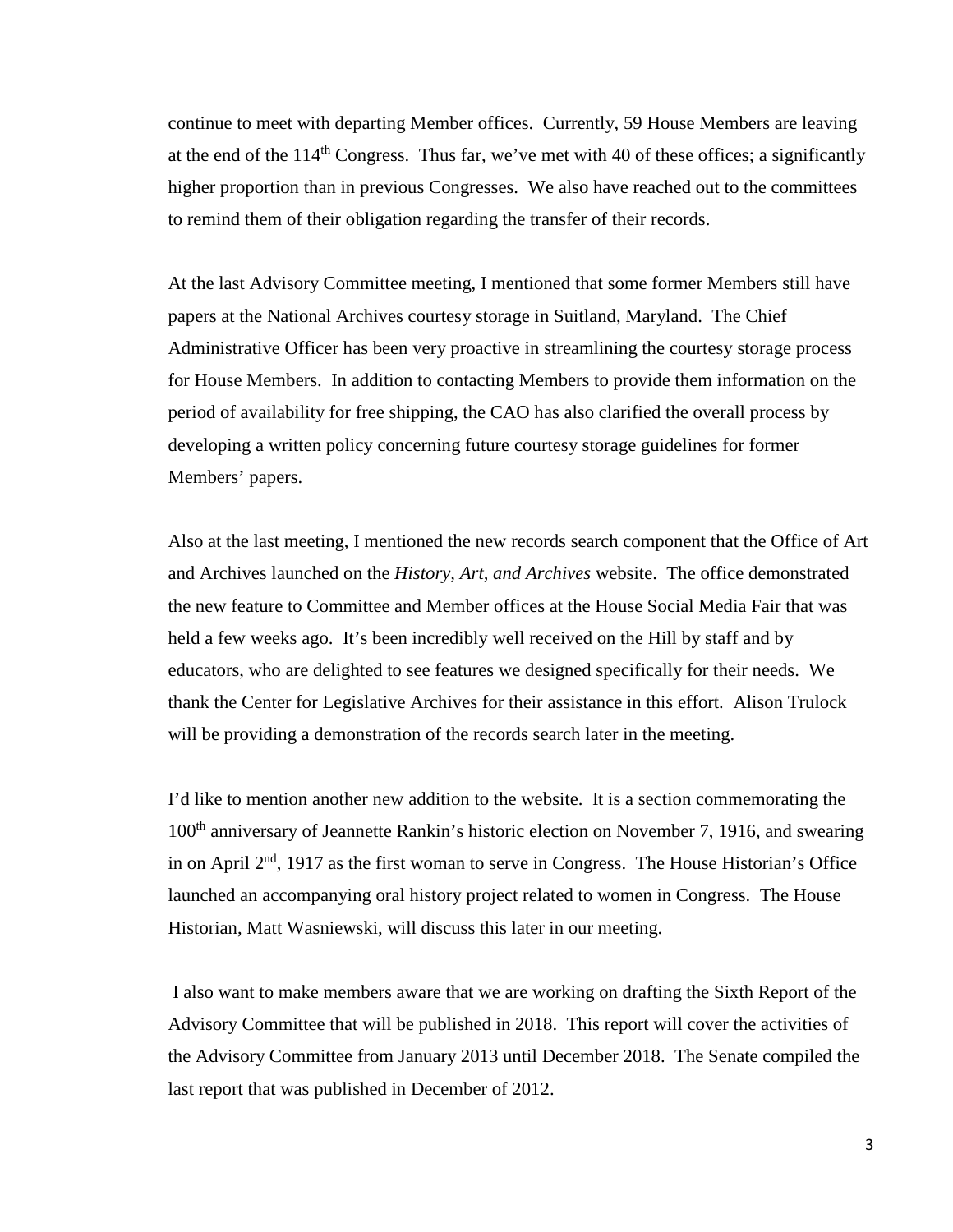In closing, I'd like to thank Julie for organizing our meeting today, and thank David for his continued service.

- ADAMS: Thank you, Karen. I will now turn it to David Ferriero for any comments he may have.
- FERRIERO: Thank you Julie; thank you Karen. Good morning. We are also up to our necks in transition activities. But before I talk about that, the most important transition has been that of Susan Donius, the head of our Office of Presidential Libraries, who is now the acting executive of Legislative Archives, Presidential Libraries, and Museum Services. Jim Gardner retired at the end of November. Susan has graciously accepted to step into his shoes while we recruit for a new person. So thanks, Susan.

 In terms of transition, 4 to 5,000 political appointees will be leaving Washington, and 4 to 5,000 political appointees will be coming into town. So one of the things that we have been doing is preparing each of the executive branch agencies to ensure that those who are leaving are leaving behind their records in a way that they can be transferred to the National Archives at the appropriate time, and that the incoming political appointees are being trained in the rules and regulations of record keeping. Massive, massive set of responsibilities.

 On Friday, I hosted a meeting of the senior agency officials and records managers to remind them about their responsibilities. And I'm cautiously optimistic about doing a successful transition.

We are at the same time moving aggressively on the next presidential library. A site has been selected, Jackson Park, outside of the South Side of Chicago. An architect has been selected. A temporary site has been outfitted near the O'Hare Airport, and our first staff are onsite. The first truckloads of material have actually left Washington, and have arrived in Chicago. So we are well underway in the next of our presidential libraries.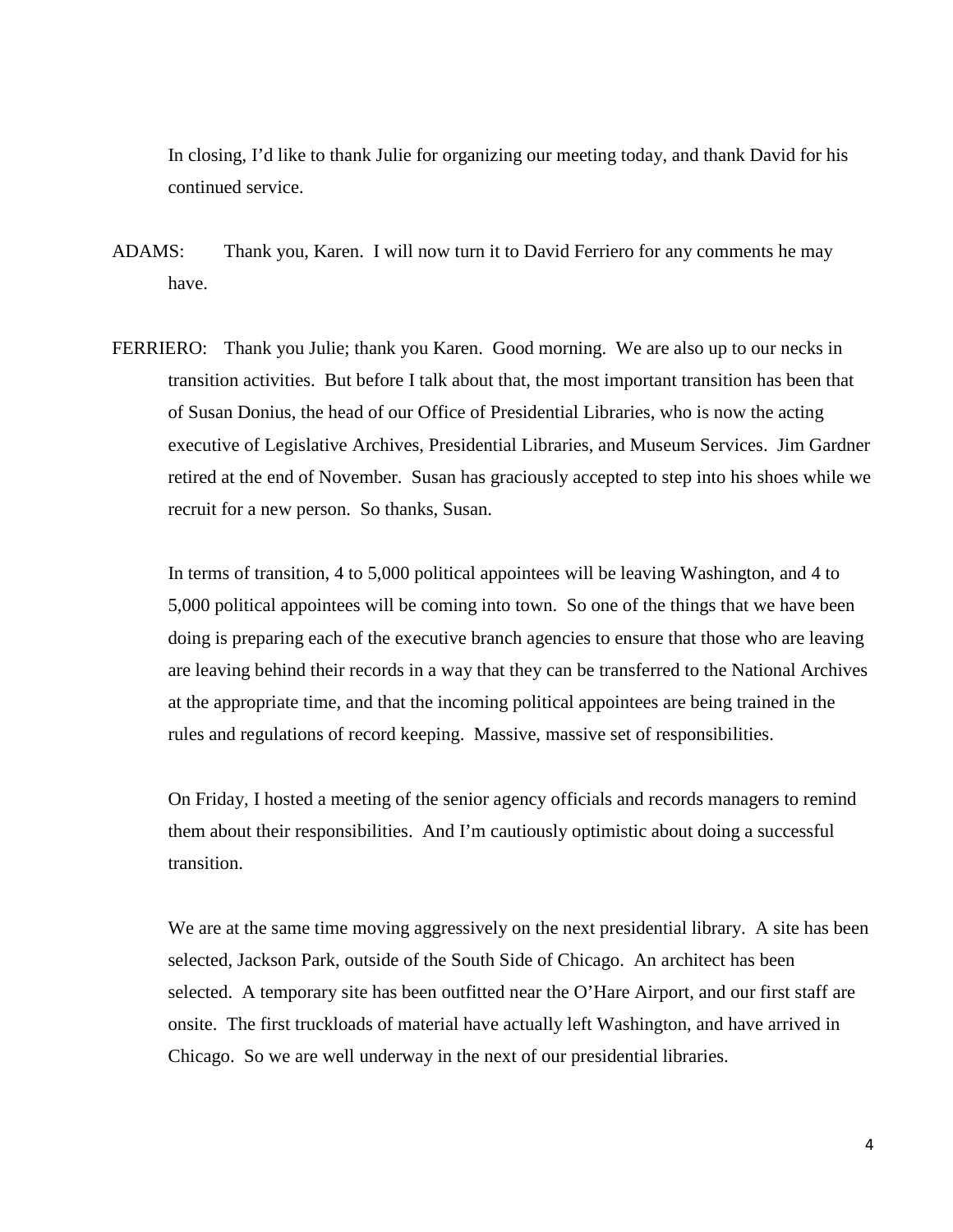You may not know, but NARA's Office of the Federal Register is responsible for managing the Electoral College process. In the middle of October, I signed letters to all of the state governors outlining their responsibilities. Electoral College elections will be held on the 19<sup>th</sup> of December. Certified copies of the results will be forwarded to the Office of the Federal Register where they will be reviewed for completeness before being forwarded to the Hill. There they will be counted officially to announce the election.

 Finally, we have been happy to receive new Members of Congress at NARA. The House had a reception for new Members, and the Senate had a dinner for new Members. And we were surprised to learn at that dinner that Kamala Harris, Senator-elect from California, was a former NARA intern. So, (laughter) it was great to welcome her home.

- ADAMS: Thank you, David. It is now time to review the minutes from the last meeting. Are there any objections to dispensing with the reading of the minutes? Hearing none, are there any corrections to the minutes from the last meeting? None. I would entertain a motion to approve.
- M: I move.
- ADAMS: Second?
- F: Second.
- ADAMS: All those in favor? Opposed? The minutes are approved. At this time, I would like to recognize Senate Archivist Karen Paul. Karen.
- PAUL: Thank you, Julie. For Senators' records preservation, we're working closely with seven closing offices, six of which have designated a research repository for their collection. In August in conjunction with the Senate Sergeant-at-Arms, we launched a final countdown to-do list that has really helped streamline this fairly complex process. During orientation, Senate Historian Betty Koed presented each new Member with a copy of our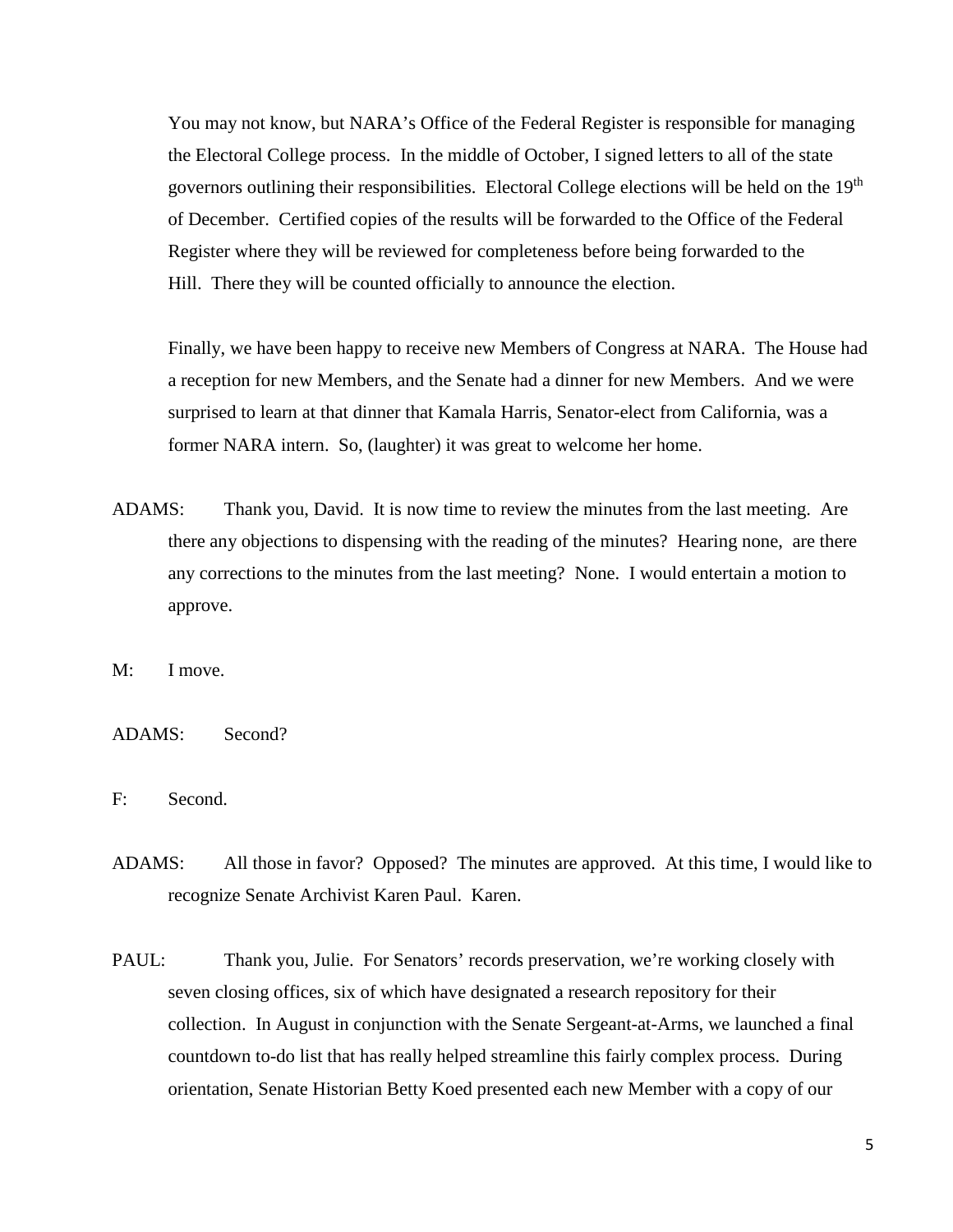pamphlet, *A Note About Your Historical Records*, and a copy of the *Senator's Office Archives Toolkit* was offered to staff who attended a scheduled tour.

 In the new year, we will be meeting with the new offices to review the Toolkit, and present recommendations made by John Caldwell, our NDSR fellow, to strengthen the long-term preservation of Members' electronic records. New Members' staff also received a copy of a handbook entitled *The Senate: The First 60 Days* that includes information about records management for opening offices.

 In January, we are scheduled to discuss best record keeping practices for Members' offices at a brown bag lunch held monthly by our Senate chief counsel for employment. And as soon as we're able to devote more attention to this project, we will be developing a new training program with the aim of teaching Senate employees -- to quote, "think like archivists." We hope to be able to report substantive progress on this at the June meeting.

 For committee records preservation since June 2016, we have transferred 1.7 terabytes and 463 cubic feet of records to the Center for Legislative Archives. We have advised and worked with committee staff about end-of-Congress archiving, and have been encouraging preservation of committee social media accounts. Since the opening of the Congressional Records Instance of the Electronic Records Archive (CRI-ERA) at the Center in 2009, we have focused on creating preservation guidance for committees, and finally reached a point where we felt comfortable that our guidance had kept pace with the rapidly changing digital record keeping environment. So consequently, we have updated the Records Management Handbook for United States Senate committees, and are pleased to present a discussion copy to the members of this committee. We look forward to receiving your input and comments. This is the first time the handbook has been updated since 2006, and we are hoping to have a product that works very well for offices as they archive their electronic records.

 An interesting committee that materializes phoenix-like every four years is the Joint Congressional Committee on Inaugural Ceremonies. Since 1901, this committee has been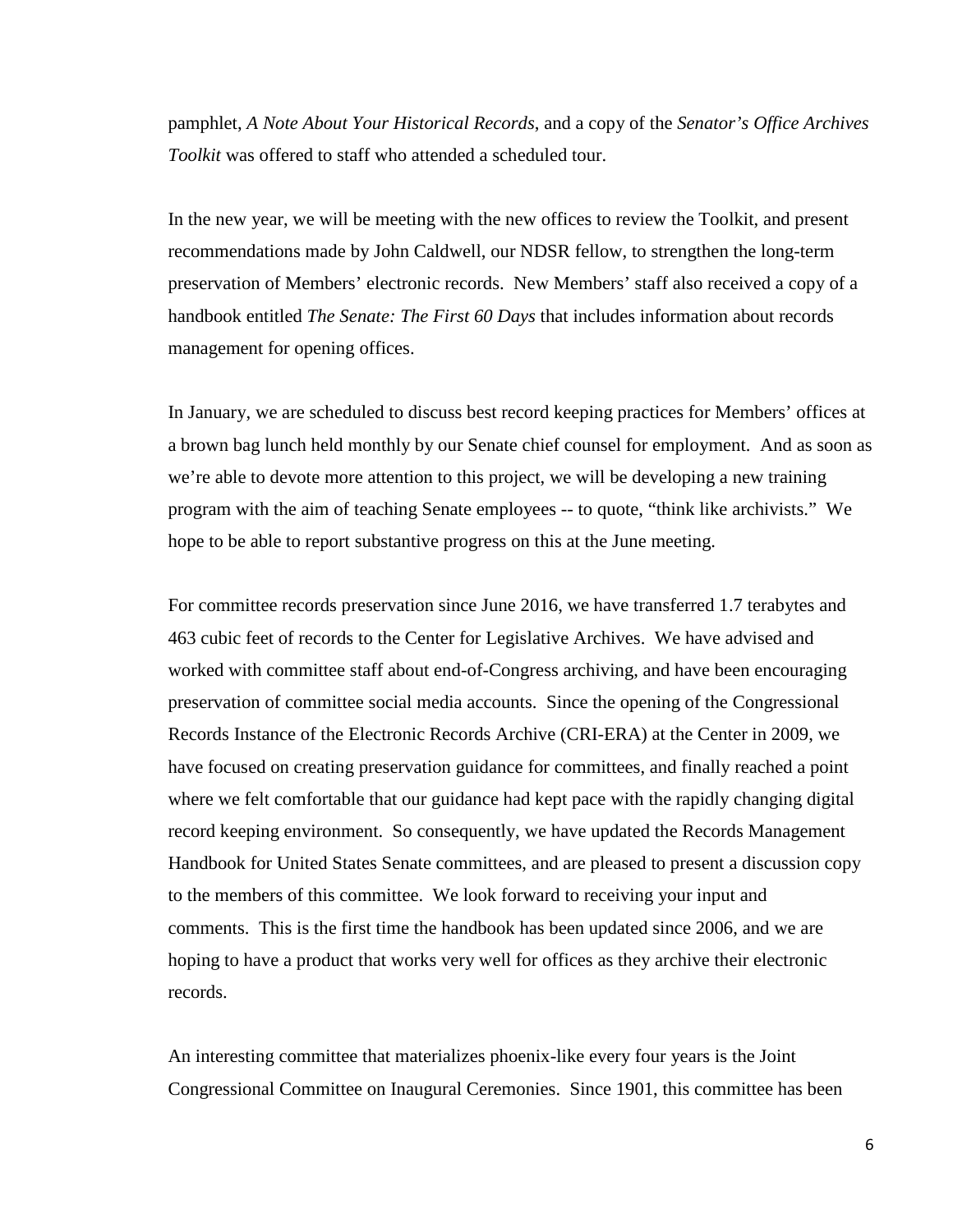responsible for planning and executing the swearing-in ceremonies, and the luncheon for the inauguration of the President of the United States at the Capitol. This year the committee is placing special emphasis on social media, so we are working with that committee to capture those records as well. Also, something I find personally of curious interest is the fact that the 2013 Inauguration was the first to be documented only with electronic records. However, upon receiving those electronic records back for the new committee, the decision was made to preserve a lot more paper records this time around because they feel that the paper records will provide them much better context in a more user-friendly way. So, I found it curious that we're moving from electronic records back to paper in this instance.

 Another committee project of interest is a customized application that will handle various traditional committee functions. The chief clerk of the Foreign Relations Committee has developed, and is using, a module to manage committee correspondence. We will be archiving that material at the end of the current Congress. The correspondence archive will enable us to test the archival process on this application, and to determine that we are getting all of the desired metadata and content in hopefully a meaningful way when it's retrieved in the future.

 Brandon Hirsch and Shannon Niou of the Center for Legislative Archives are working with us to ensure that the archived records will support future accessibility and understandability within the Congressional Instance of NARA's Electronic Records Archive. As other potential models are built, and they are in the planning stage, several other committees will participate. So it is anticipated that these modules could help manage hearings, investigations, amendments, committee business, and more at this point.

 The Senate Rules Committee has been working on a new SharePoint implementation, and we have met with and provided feedback to their chief clerk on the development of a taxonomy that is specific to the functions of that committee. The goal is to provide much needed organization and to help staff seamlessly integrate their work documentation into their customized SharePoint system.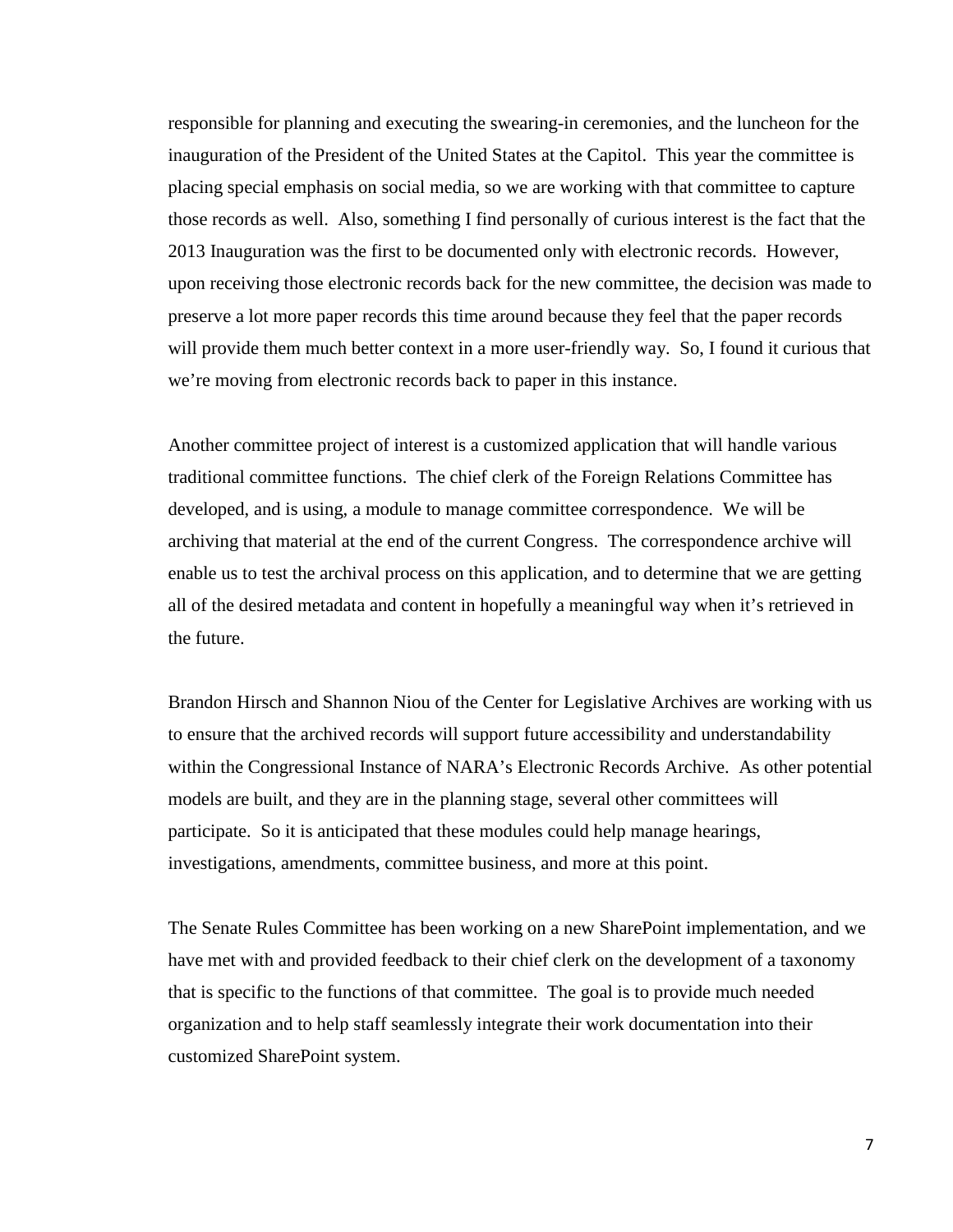With congressional archivists, we continue to collaborate with the Association of Centers for the Study of Congress and with the Congressional Papers Roundtable of the Society of American Archivists in order to strengthen the preservation of Members' records during their service. Deputy Archivist Alison White is participating on a Congressional Papers Constituent Services System (CSS) task force, a group of Senate and repository archivists who are exploring issues related to the massive amounts of CSS data generated by Member offices in proprietary systems. Task force deliverables will include a white paper on the background, life cycle, export, and potential use of such data, with consideration given to an expanded set of data now available to closing offices. Additionally, the task force will look at ways to develop and advise on a viable solution for exporting and accessing the CSS/EMS data for collecting repositories.

 Deputy Archivist Elisabeth Butler continues serving on the Congressional Papers Section's electronic records committee. She's currently in charge of the committee's electronic records manual project, which is a series of modules written by roundtable members addressing a particular need in electronic records workflow and preservation. And I am serving on the CPS task force to develop a strategic plan, identifying projects to enhance the ability of research repositories to collect and preserve Members' records.

 And finally, thanks to our Senate committee archivists and chief clerks who are conscientiously and diligently helping us to preserve the Senate's records. Without their help, especially during this time of change, the Senate's historical collection would not be nearly as robust. We are living through a communications revolution; I think we're aware of that. But that is impacting everything from the way we learn, what we learn, how we relate to each other, and in our singular domain of historical records, even what becomes such a record. And as we begin to work our way through these changes, and the issues that result, we can look forward to one thing for sure, and that is more challenging times ahead. I would now like to ask Historian Betty Koed to introduce John Caldwell.

KOED: Thank you, Karen. For a full year, from June 2015 to June 2016, the Senate Historical Office enjoyed working with our National Digital Stewardship Residency Fellow John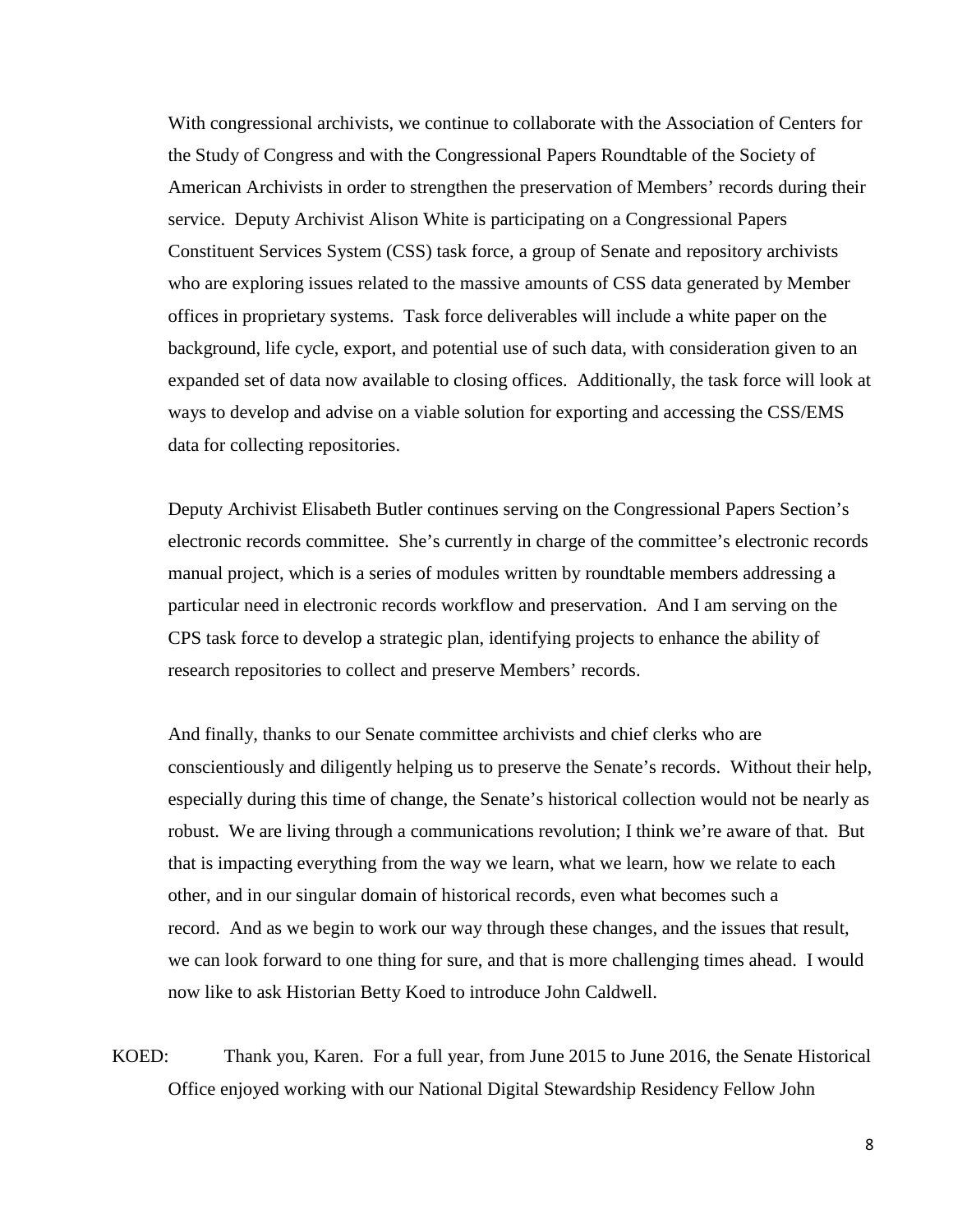Caldwell. Not only did we benefit from his knowledge and expertise, but we thoroughly enjoyed his company. He's a smart and talented professional, and I'm delighted that he can join us today. All of you here on the dais received by email a copy of John's executive summary to the final report. He's going to summarize his findings and take your questions in just a moment.

 But first, I'd like to take just a second to place his report into our context. After a year of intense research, study, and testing, John has given us a number of recommendations to guide us into the future of digital curating. We have already acted upon some of his suggestions, and we are considering others, particularly as we develop our new training program. Now his suggestion that we hire an additional archivist falls into the "Gee, if only we could do that" category. But we appreciate the sentiment, John. John's done his work, and now it's our turn. It's up to Karen and her deputies, working with myself and the Secretary of the Senate to interpret and translate John's recommendations into a workable practice that will benefit the Senate; its Members and committees, and the people tasked with the important responsibility of archiving Senate records. He's given us a wonderful roadmap, I'm happy to say. And now, it's up to us to chart our course. So John, I turn it over to you.

CALDWELL: Thank you, Betty. And good morning to the committee. When I last spoke to you December a year ago, I had just finished my study of the committee electronic records archiving process. And I was just starting to identify tools to test. So, I'm going to start by putting the rest of my project into context, and then talk on the final result.

 From the tool perspective, after extensive research on the plethora of digital preservation tools that are available, I selected 26 individual tools for testing. Due to the limits on the technical infrastructure, most of these focused on tools accessible through the Windows operating system, which was a slight oversight on my part, because the Senate does also offer Mac compatible products. But fortunately, most of these products do have a Mac substitute. The tools focused primarily on generating file fixity, identifying file formats, email processing, digital forensics, and copying and packaging records for transfer between storage mediums. Some of the most successful tools that I found in my testing and that are now being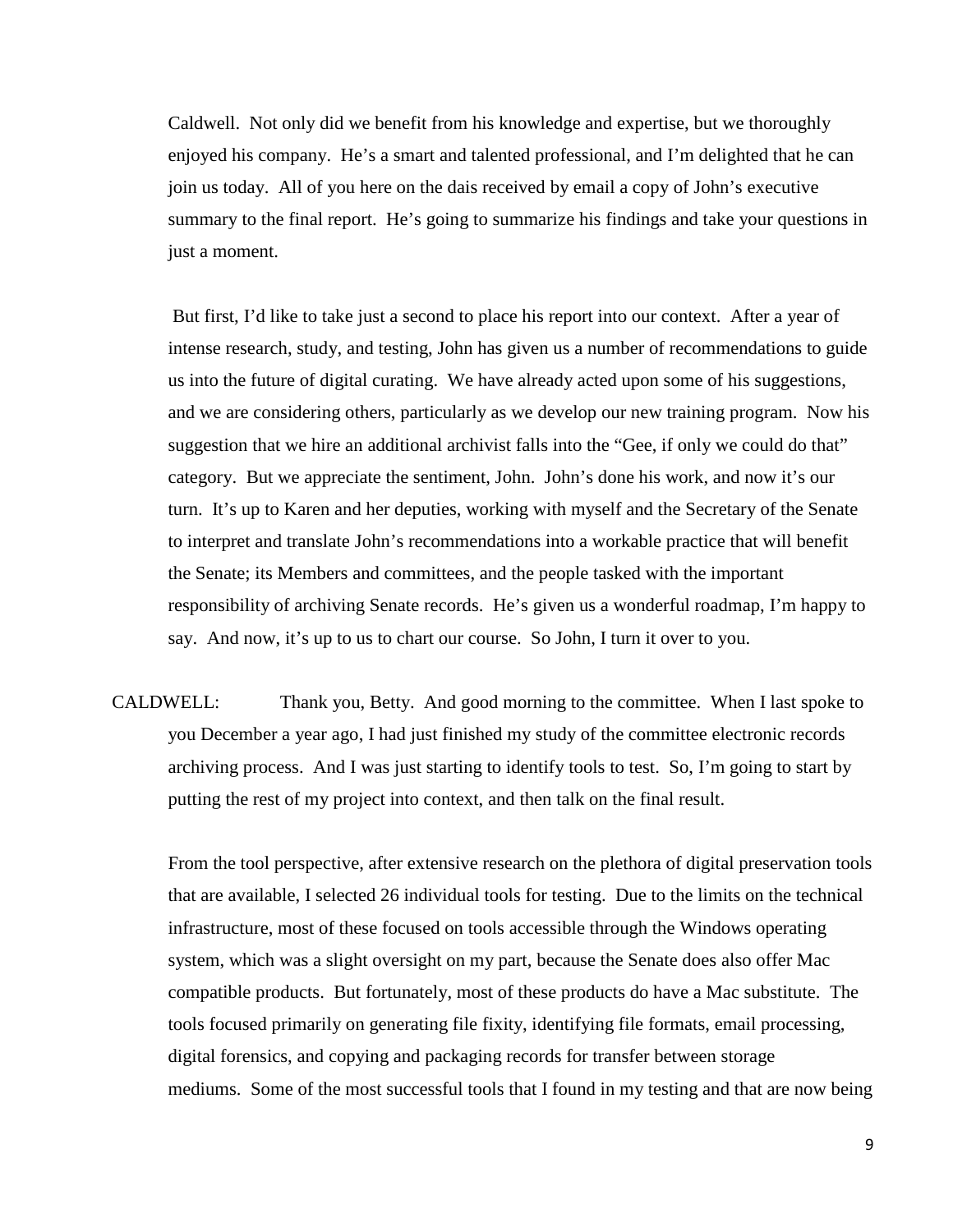used in some committees, as well as in some Member offices, were Droid for identifying file formats and generating file fixity, as well as Robocopy, a command line utility that creates a more accurate bit-level copy of digital information from one storage area to another. I know that the Historical Office is using these two tools, and also a lot of the committee archivists have adopted them into their processing workflows.

 I also tested a number of email processing tools. We had some compatibility issues with a few of those tools. But that has really opened the door for the Senate to address the evergrowing issue of email archiving, and the volume of email that is being generated and preserved in the United States Senate.

 In September, there was a meeting of the committee archivists that I was able to attend to start planning the roadmap for what comes next. After completing all of the testing, I created testing reports which totaled about 200 pages. It really gets into the weeds. The Historical Office has a copy of that report if anyone is interested. But I also created a one-page quick card that describes each of the tools. In your packets that I provided this morning is a sample of the Droid quick card. These cards were designed to hand out to offices and systems administrators so that they could get a brief overview of what the tool does, and how to use it.

When I had spoken with you last, I had only spoken with committees because the initial audience for my project was to help the Senate committees and their archiving process. It became very clear quickly however, for Senate Member offices themselves, this is a critical issue. I was able to meet with 27 sitting Members' staff, as well as staff from three former Senate offices, to discuss digital preservation concerns. Some of those concerns were storage limitations and capacities, the organization of shared drives, or lack thereof. Other concerns were the use of SharePoint and other content management systems, the very different uses of the CSS systems in offices, as well as web and social media archiving. The offices that I met with though, even if they had not begun a robust process of electronic records archiving and digital records management, were very interested in how to get started. And it was not uncommon for systems administrators to get in touch with me after our meeting to start asking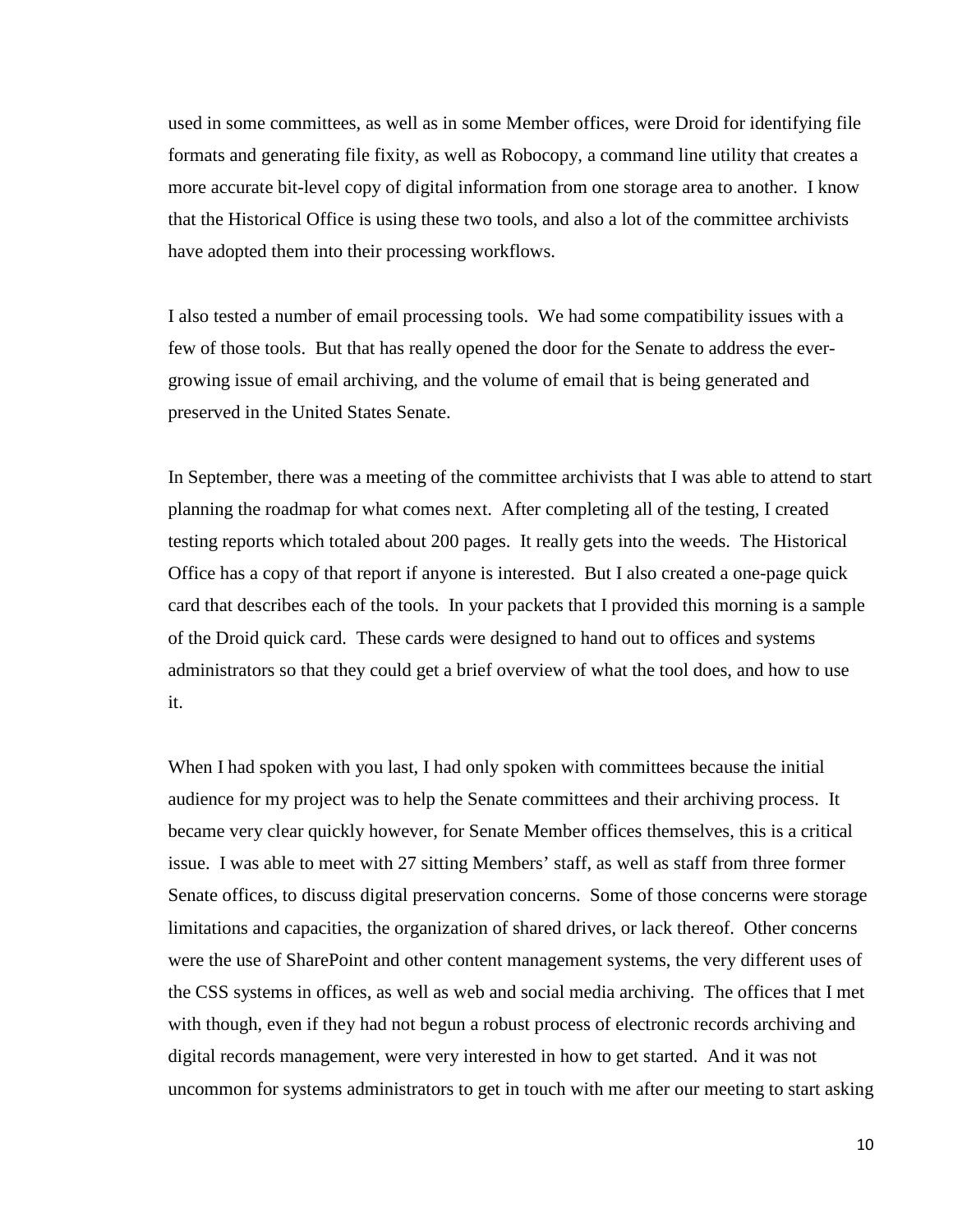more substantive questions of where can I start? What is the first step to take? That was incredibly encouraging as my project went forward, that there was momentum at the ground level. It was also very good, because I was able to meet with administrative directors as well as chiefs of staff, and explain to them and get them to understand the importance of electronic records management, and that it needs to start much earlier than in the traditional paper archiving world. I also tried to create tools and guides that could help them through that process.

 Your packet includes some of those, including a sample workflow for the capture of electronic records in a Member's office with accompanying text instructions, a sample staff exit interview, a checklist that talks about the steps for processing electronic records and describing them, as well as generating all of the required technical documentation to accompany electronic records. The format of this checklist is actually based on checklists and materials that the Historical Office has created in the past to help identify historical records for archiving.

 So it was a very busy year, generating all of the workflows and working with the committee archivists, who I cannot thank enough for having demoed a lot of my recommendations and tools, and put them into process. The last thing from the packet that I do want to mention is I also created a Senate digital curation lifecycle. The purpose behind the lifecycle was to give a more holistic view of the stages in an electronic record's life, as well as all of the action items and decision points that are associated with that to give a general overview of the entire scope of the issue that we're talking about. I know that this has also been very well received in offices.

 My project concluded with eight recommendations for continued improvement in Senate electronic record archiving. Adopting the use of tools as well as the periodic review of digital preservation tools are suggested because everything changes very quickly in the electronic world. And as it was, some of the tools I was using when I started testing in November had already had one, or in some cases two, updates to them by the time my project concluded.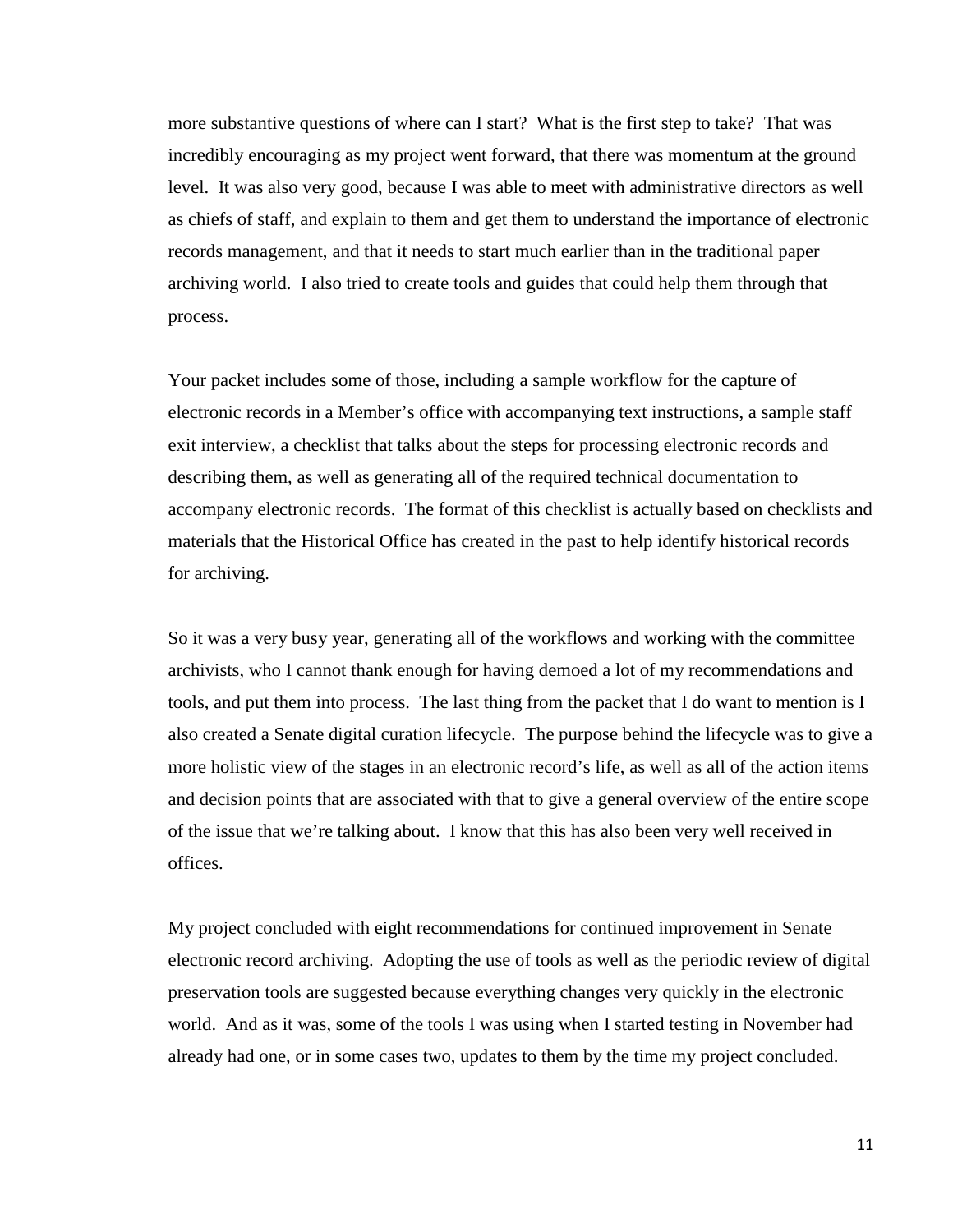Also, one of the recommendations I made was the development of a training module to help Senate staff at all levels understand the process behind digital archiving. I know that the Senate Historical Office, as Karen's report indicated, is working on that, as well as continuing the collaboration with systems administrators, chief administrative staff, and the Center for Legislative Archives in this effort. I would be happy to answer any questions you might have from the executive summary, or any other portion of my project.

- VOGT: I'd like to make a comment. And that is, I want to really thank the Senate Historical Office for the foresight to include individual Members as part of this study. It recognizes the needs of Congressional repositories, and the importance of sharing this report with those repositories is something we should move forward on. I hope you'll be able to do that. I think repositories really need that. So John, I want to thank you for a very thorough and thoughtful report that not only documents where we are, where we've been, but that gives us a path forward, which is really so much needed here. It's a wonderful, wonderful project. Thank you.
- ZINK: I have a question as to what is next. I viewed this document as more of an academic exercise than anything that closely resembles an implementation plan. Particularly when you apply it to individual offices. Given the disparate number of products, the open source nature, I mean there are so many moving parts; it's almost like playing Russian roulette with all the chambers full for an information systems implementation. Where does this go next? And actually, I would have some concern presenting this to individual offices, because the results, I'm not sure how they would ever get a grasp of this. And your recommendations reflect this, and I didn't count the number of people that you need to have involved in this, in an individual office.
- CALDWELL: So from an implementation standpoint, I think what's important to keep in mind is that we need to start by figuring out where we are. And that's where it comes down to working with individual offices to help them identify where they are at present, then going through and selecting those stages that are attainable for them in the near future. I tried to design a lot of the tools and resources to be very iterative, and self-reflective. And in order to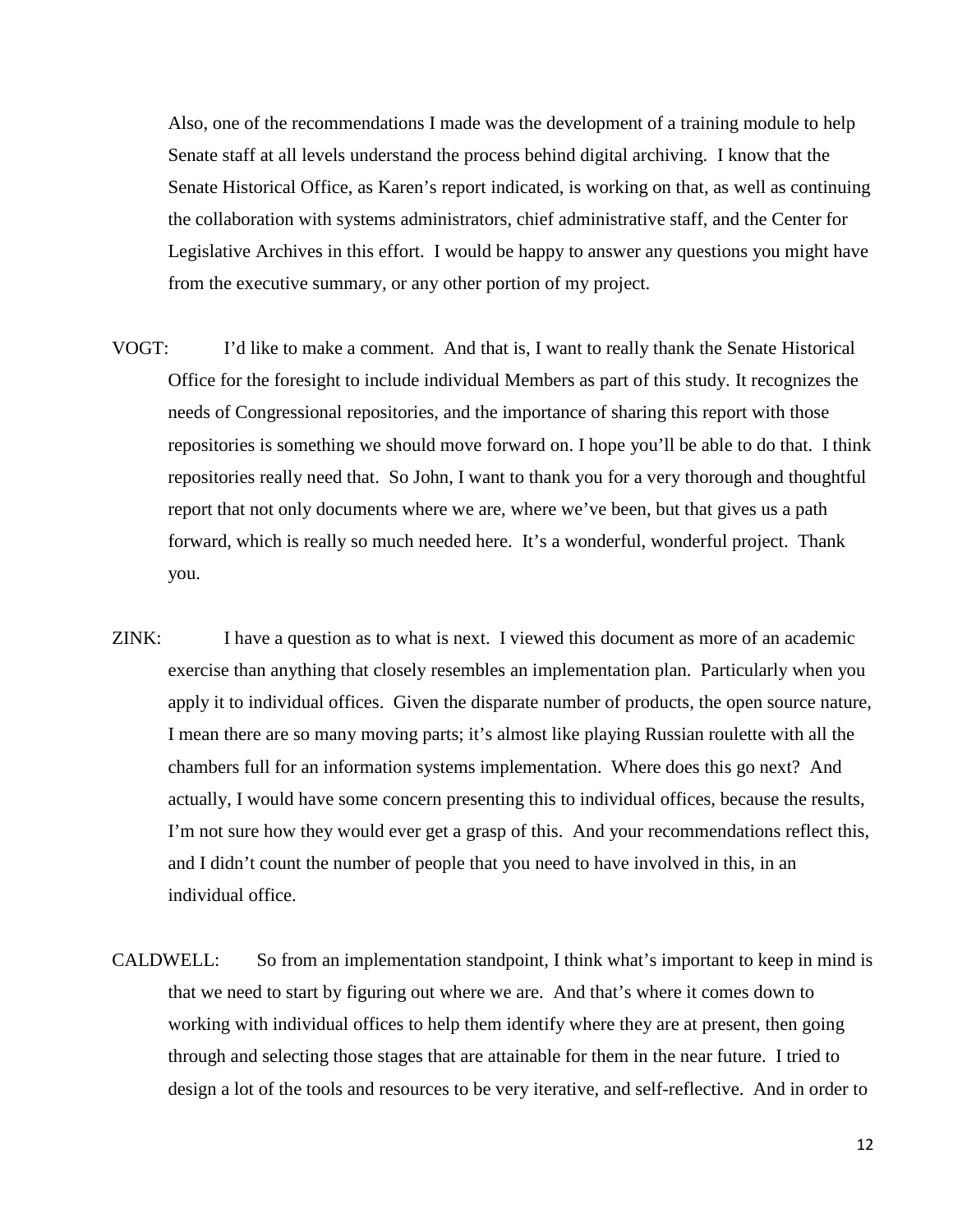make the implementation viable within their unique circumstances, I think the tools are especially one area to go to; something that can be easily trained and worked on while some of these larger issues of program development and improvement and training come into play. So identifying those partners, and then working where you are right now.

 For instance, I chose tools considering implementation and analyzed seven scenarios for Senate offices, and tried to define which tools might work best in offices. So you are correct, there are a lot of moving parts to this entire project, and it can be very overwhelming, but I think the one thing to keep in mind is that we have to start somewhere. And so, the most important thing would be to work with the office in question and help them identify where they are now, what is their comfort level and expertise, and then build something together from there.

- PAUL : And I would add to that that it's not our intention to hand the report over to individual office. The purpose of the report is to guide us, to guide the Senate archivists, the Senate historians, the Secretary's office, in how we approach the individual needs of Member's offices. And so, it's not something that we're just going to hand over to them. It's something that we intend to use as our guidelines as we move forward in working with individual offices.
- FERRIERO: I was very pleased to read your report. Congratulations, because it sounded very familiar to me. When we issued the directive to the executive branch agencies and departments about what their requirements were to shift from textual records to all electronic records by 2019, we established a set of priorities that they had to do, and a set of priorities that NARA was going to do to help them get to that point.

 I especially identified with two recommendations that you specified. Culture and tools. The first one, culture, is about raising the visibility and importance of record keeping within, in this case, Congress. And that's not something that comes naturally. What we were able to accomplish with the Obama administration was the appointment of senior agency officials which raised the profile of record keeping, professionalizing the record keeping activity,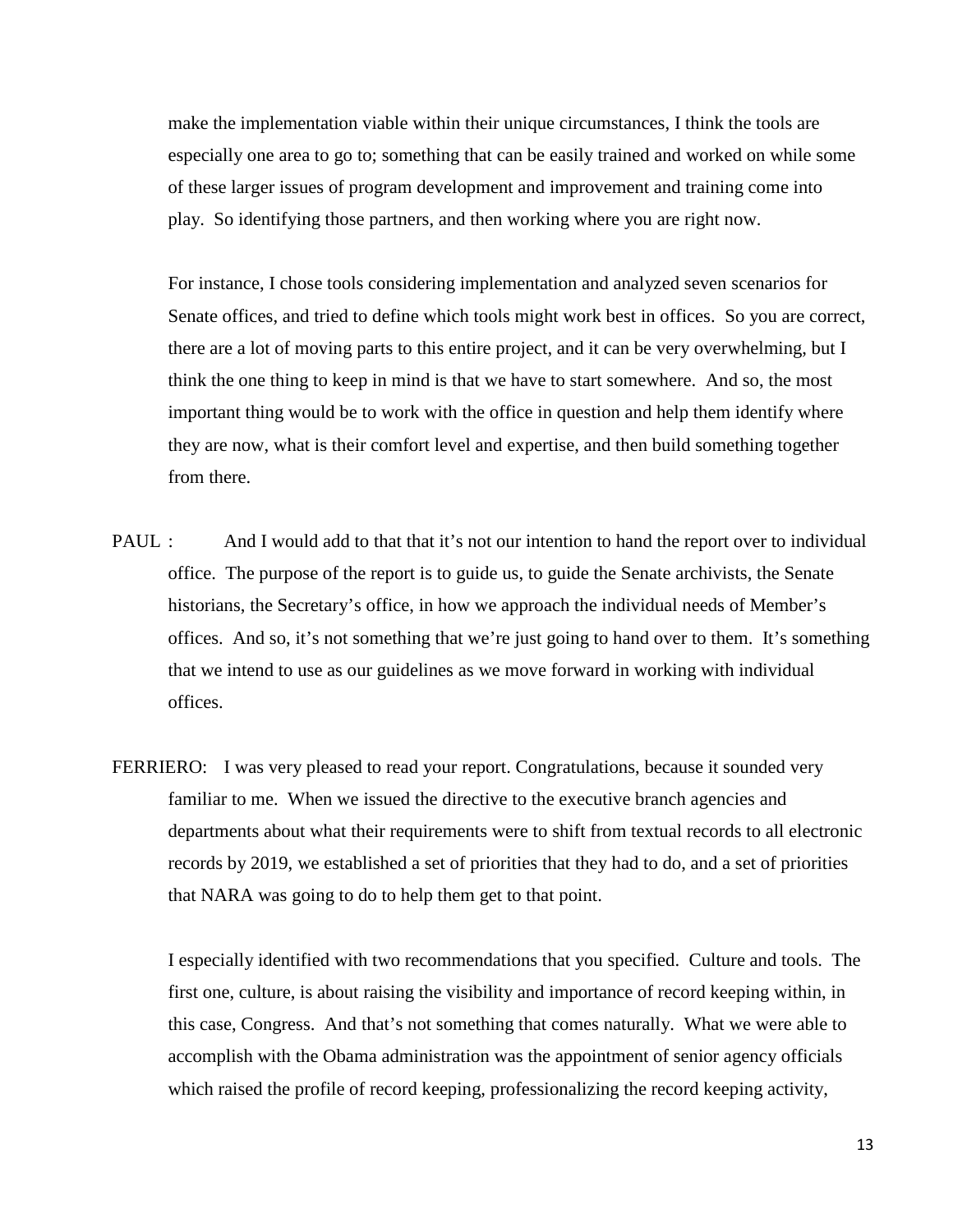credentialing individuals who are responsible for record keeping and not just delegating the responsibility to the records managers or deputy secretary appointments who had responsibility for records keeping.

 The training component of it was huge. We had to ensure that we were providing the tools necessary so that people were appropriately trained for record keeping. Just raising the whole importance of record keeping was part of what we did. And I'm pleased to see that you've identified that in your report.

 The other thing is tools. We made a promise in this directive that we were going to work with the industry to help create the tools that people need to do their work with the knowledge that the tools aren't perfect now. So we've had our first industry day, where we brought in seven different companies to be educated about what the specialized needs are for record keeping, and have asked them to and think about that aspect. We need to include you in those discussions, so that you benefit from that intelligence that we're gathering, because we can't build these tools ourselves. We need the industry to help us. And my goal, as I've made clear forever, you know, in this tool building process, my goal is to get the human beings out of the process. We need automated tools that can do the work so that people aren't sitting there making decisions about whether this is a record or not. Because it's easier to say it's not a record (laughter) than to do the intelligence that's really needed to do that. So I'm pleased with those two areas that you've identified.

- SKAGGS: I'd like to thank you for the report. I think it'll be very useful. I also hope that we will hear more in upcoming meetings about how it is implemented.
- PAUL: I just wanted to comment, in terms of as we begin to think and develop our training modules, we are contemplating creating different modules for different levels within the hierarchy. So, we certainly realize that we need to do a lot more reaching out to the people at the top, as well.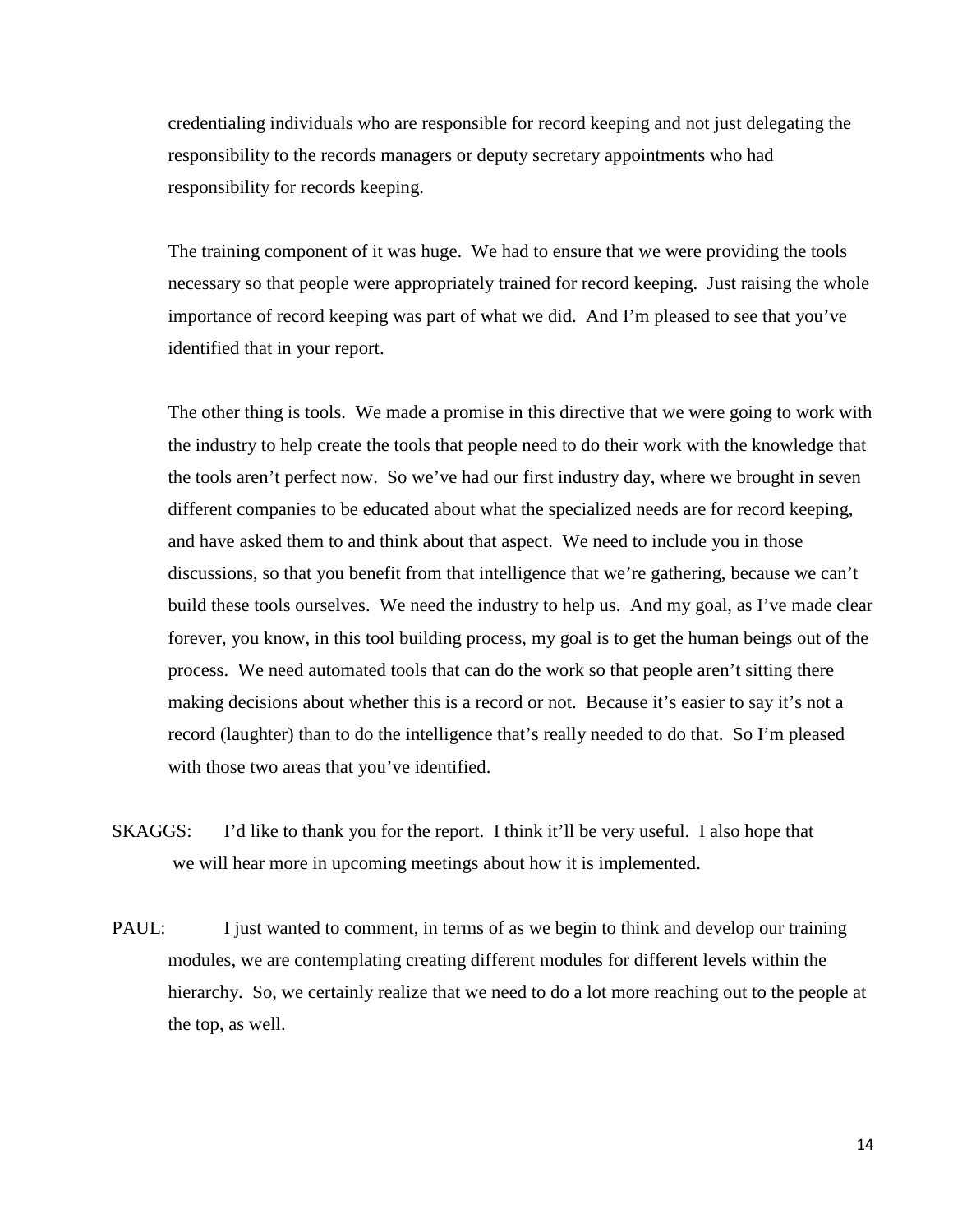- ADAMS: Thank you, John. Next on the agenda, we have a presentation on Senate photo preservation, and other archival materials, with Heather Moore, Senate Photo Historian, and Elisabeth Butler, Deputy Senate Archivist.
- BUTLER: Just to provide some background, one of the responsibilities of the Senate Historical Office is the creation of records schedules for the Secretary of the Senate offices. About 10 years ago, our office provided guidance for formulating a records schedule for the United States Capitol Police. And a few years after that, we were given notice that they found a number of ledgers, report books, appointment books, and time books, that dated from the early to mid-twentieth century. We think providing that guidance for the records schedule inspired them to think of us when they found those ledgers.

 My predecessor helped the Capitol Police records person to transfer those ledgers to the National Archives. And then a few years after that, one of their in-house newsletter representatives wanted to call back some of those ledgers to feature in their newsletter, so the Capitol Police records person asked us to call back a number of ledgers. We helped that person to sample the ones that she wanted, and helped to scan those ledgers. Karen and I learned how to use a flatbed scanner at the Senate library to help the representatives. So that was a way for the Capitol Police to use those historical ledgers as a way to bring the history of the Capitol Police to their current employees. We enjoyed that.

 We also received a large collection of photographs from the Capitol Police, so we have established a relationship with them to help them transfer their historically valuable materials, and Heather will talk about the photographs that she worked on.

MOORE: I'm Heather Moore, the photo historian. As Elisabeth noted, in 2008, the Historical Office worked with the Capitol Police to transfer 63 historical ledgers to the Archives. They were first transferred to our office in order to be processed, and here they are in a photo in the Historical Office in 2008. They are a real treasure trove of historical information about the Capitol Police. The report books document every police detail and posting from 1908 to 1935. The time books record officers' work status and leave balances from 1947 to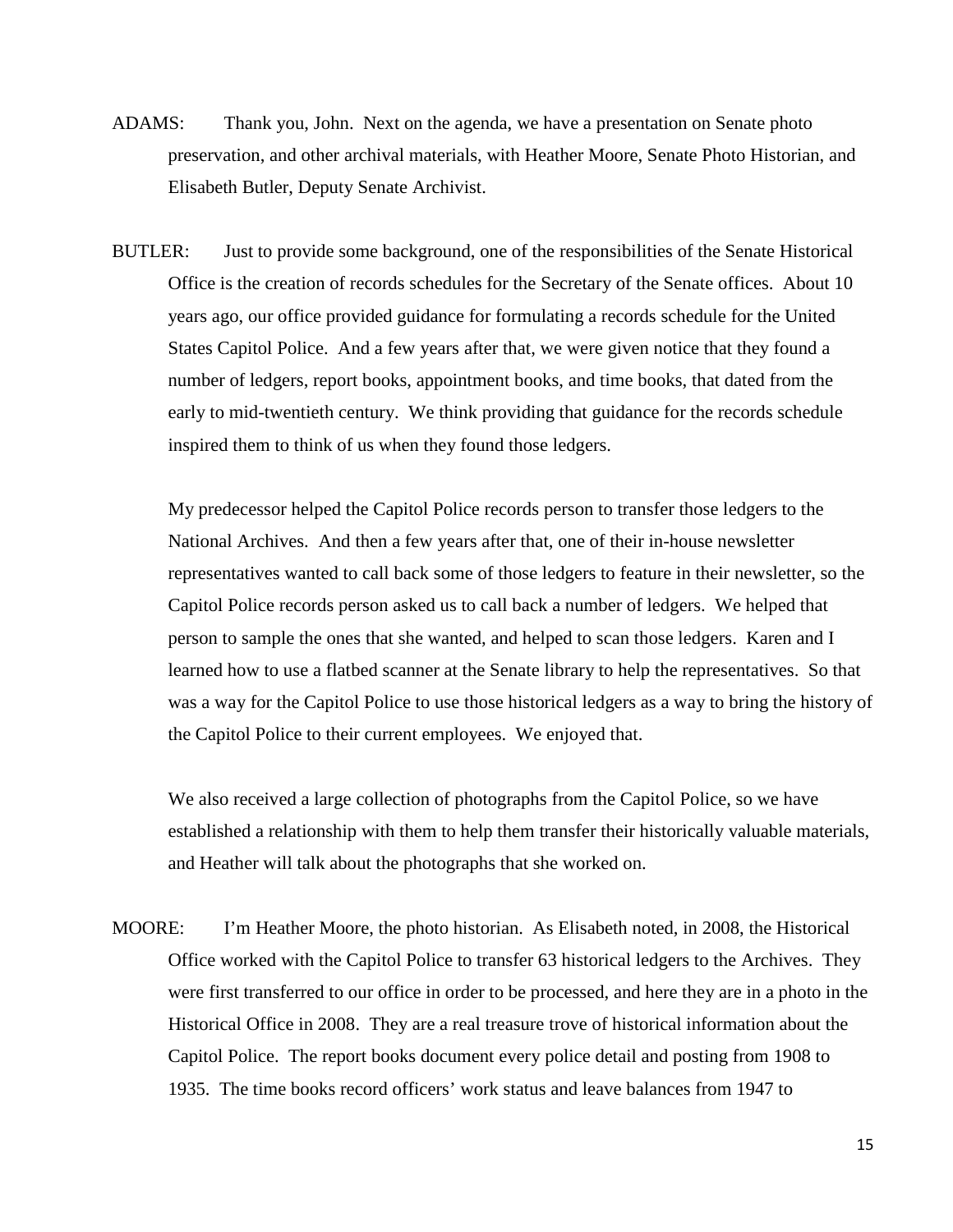1969. And the appointment books provide the appointment dates of every Capitol Police officer from 1912 to 1985.

 Democratic Minority Leader Harry Reid served as a Capitol Police officer in the early 1960s. Here is the slide showing his page. Diane Boyle was the archive assistant that worked on this project, and she found out her father was a Capitol Police officer, and so, on a personal level, she was able to use those to find her father's entries in the appointment books.

 So while Diane and I were working with the Capitol Police to transfer this material, we also had the opportunity to investigate about a dozen cardboard boxes that were in the Capitol Police records manager's, under the window, next to a radiator. These boxes contained the photographic history of the Capitol Police from 1967 to 2002. So that moment marked the beginning of our years-long efforts to have this material transferred to the Archives and preserved. It was a matter of establishing a trusting relationship with the records manager, and with a public information officer, Kim Schneider, who became an advocate for us also to get this material transferred.

 Every six months or so, I would reach out to them again and ask if there was any movement on getting the records transferred. It was just little incremental steps. I kept emphasizing the historical value of the material, and reassuring them that even once it was transferred, it would still belong to them -- which was a concern. So finally, we got the green light in 2014 to transfer the material to my office, and I prepared a file-level inventory, and then a folder-level inventory a year later.

 At that point, we began conversations about transfer and access. The Capitol Police senior legal counsel became involved in the discussion about access, and concerns about security. So Paulette Sandidge and Kim Schneider were directed to review the inventory, and select the material that was to be restricted. This material amounted to 10 boxes and was sent to the Archives as a separate accession, under a 50-year restriction rule.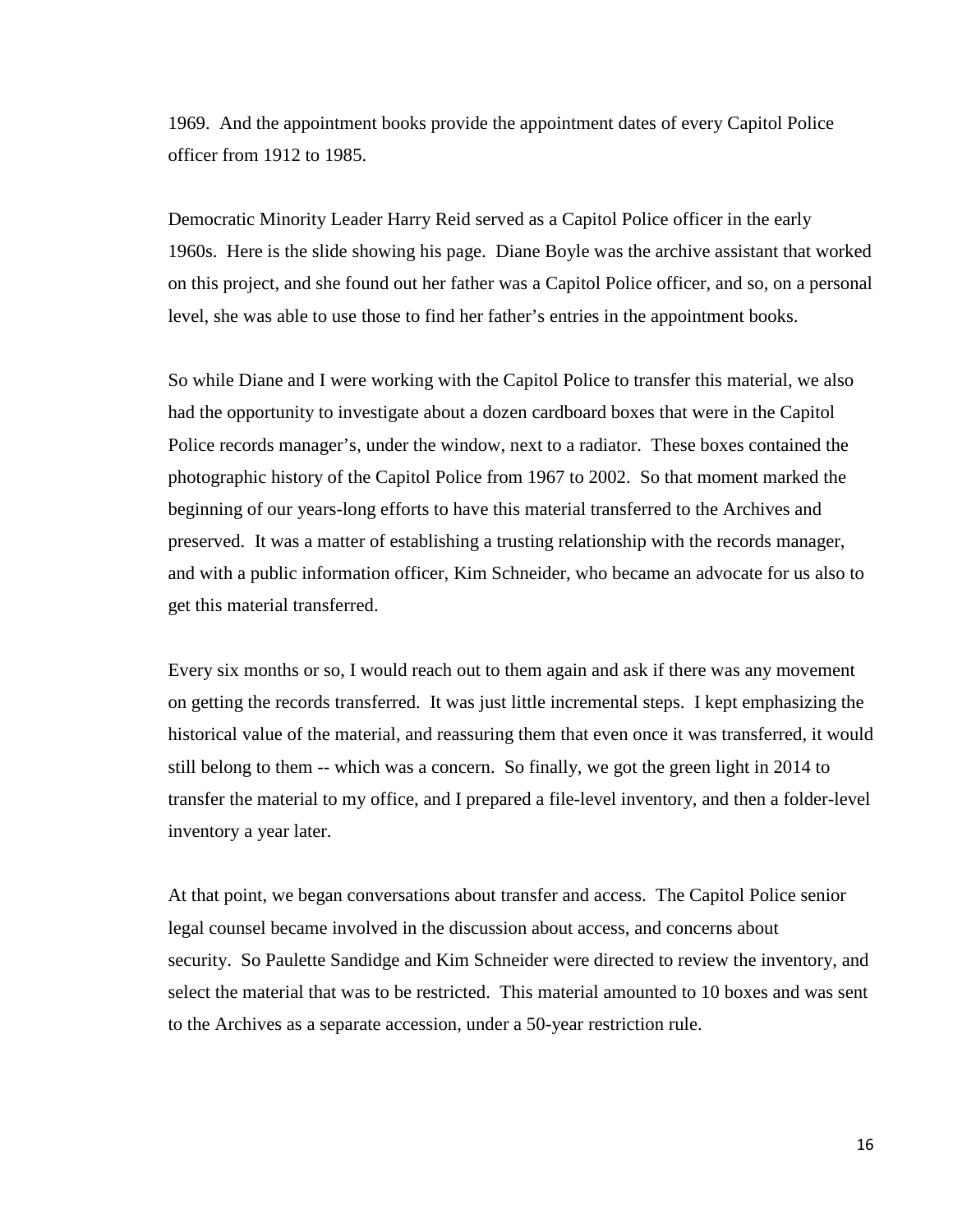Finally, in June 2016, 75 boxes of photographic negatives were sent to the National Archives. And under the 20-year closure rule, much of this material is already open to researchers. I don't know if you'll be able to see this slide very well. That's the first inventory page.

 The negatives are a rich visual history of the United States Capitol Police over a 30-year timespan, from the late 1960s to 2002. At which point, photography in the Senate went digital. They tell the story of the Capitol Police through images of graduating classes, portraits of Chiefs and others, promotion and retirement ceremonies, and behind-the-scenes photos of Capitol Police facilities, uniforms, and vehicles. The images are set in a vibrant historical context, from the Civil Rights and Vietnam War demonstrations, some of which you can see on this slide. From a turbulent time in the '60s and '70s, to the changing security concerns prompted by acts of violence and terrorism. They should therefore be of great interest to researchers, and of great internal value to the Capitol Police.

 I have in the two years since I had the material transferred to my office fielded several research requests for the material. And since I'm the photo historian, I get to show you some pictures. By far the biggest user of these records has been the Capitol Police themselves. Here is a metal detector and x-ray machine from 1997. An officer from the security services bureau came to my office to research the history and evolution of the Capitol Police's use of physical security devices, such as metal detectors, x-ray machines, and those decorative planter boxes we all love.

 These photos are from 1996. A firearms instructor from the Capitol Police used the collection to look for historical images of the firing range, such as this 1993 image of a firearms instructor demonstrating various shooting positions. There was a whole series of these pictures there, quite interesting.

 This is a 1996 group photo of firearm instructors on the firing range. These images were displayed during an open house at the new Capitol Police firing range which opened last year. That officer worked with me to find images for use in the Federal Law Enforcement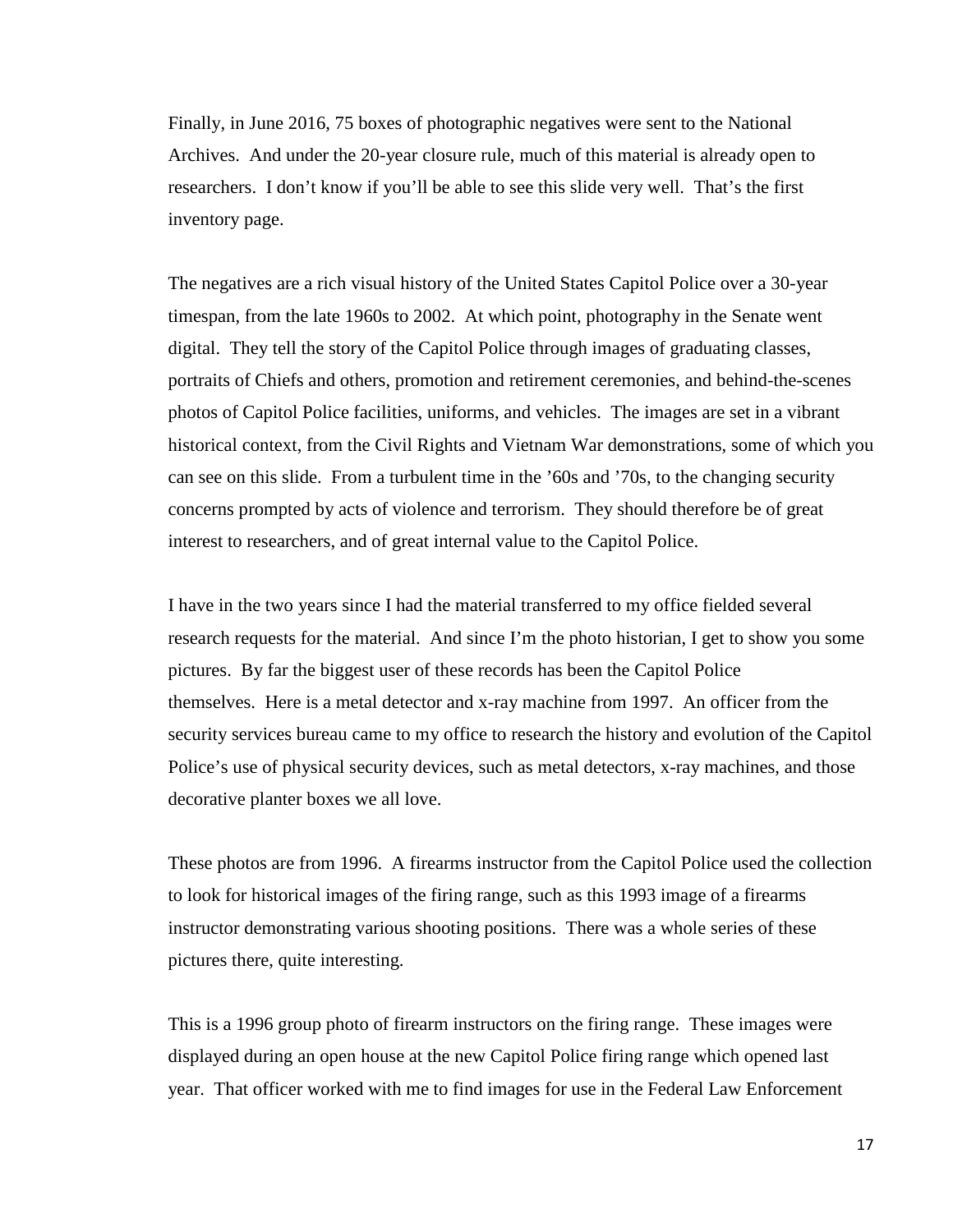Training Center in Georgia. As he explained it, the Capitol Police had dedicated space on one of the walls of the training center to quote, "Decorate with agency photos to increase morale of our trainees and to give visual aid of our mission to the other 90 or so agencies that train there." Using the Capitol Police image collection, we created an exhibit recognizing Officers Christopher Amy, Jacob Chestnut, and Detective John Gibson, the three Capitol Police officers who have been killed in the line of duty. This is a photo of the dedication ceremony in 1999, which dedicated the Capitol Police headquarters building to those three officers. When you enter the foyer of that building, you see this plaque which is recognizing Officer Chestnut and Detective Gibson, who were killed in the shooting in the Capitol in 1998.

 In the course of putting together that exhibit, we found some early images of the Federal Law Enforcement Training Center, which obtained copies of those images and has used them for various internal uses, like a throwback Thursday email. This photo is from 1976 of a shooting range. Probably looks different now. Here's one of an interior with some of the officers, and you can see the big sideburn that marks it as a period piece from 1976.

 This material has also been useful for researchers other than the Capitol Police. In 2015, I received a call from the producers of the HBO movie *Confirmation*, about the 1991 Clarence Thomas confirmation hearings. In order to create the most historically accurate settings and costumes possible, they were seeking behind-the-scenes images of the people and activities surrounding the hearings, including Capitol Police officers.

 Whenever I have helped researchers with this material, I have always checked with the public information officer to make sure that I could release it because it is their material. So with the public information officer's approval, I searched their photo negatives, and was able to provide the producers with several good images of Capitol Police officers' uniforms from precisely that year. Here is one of them where there happens to be a uniform contest or something that was going on. From that year in particular, they were very well documented. And we were able to zoom in a little on the patches, and the badges. I honestly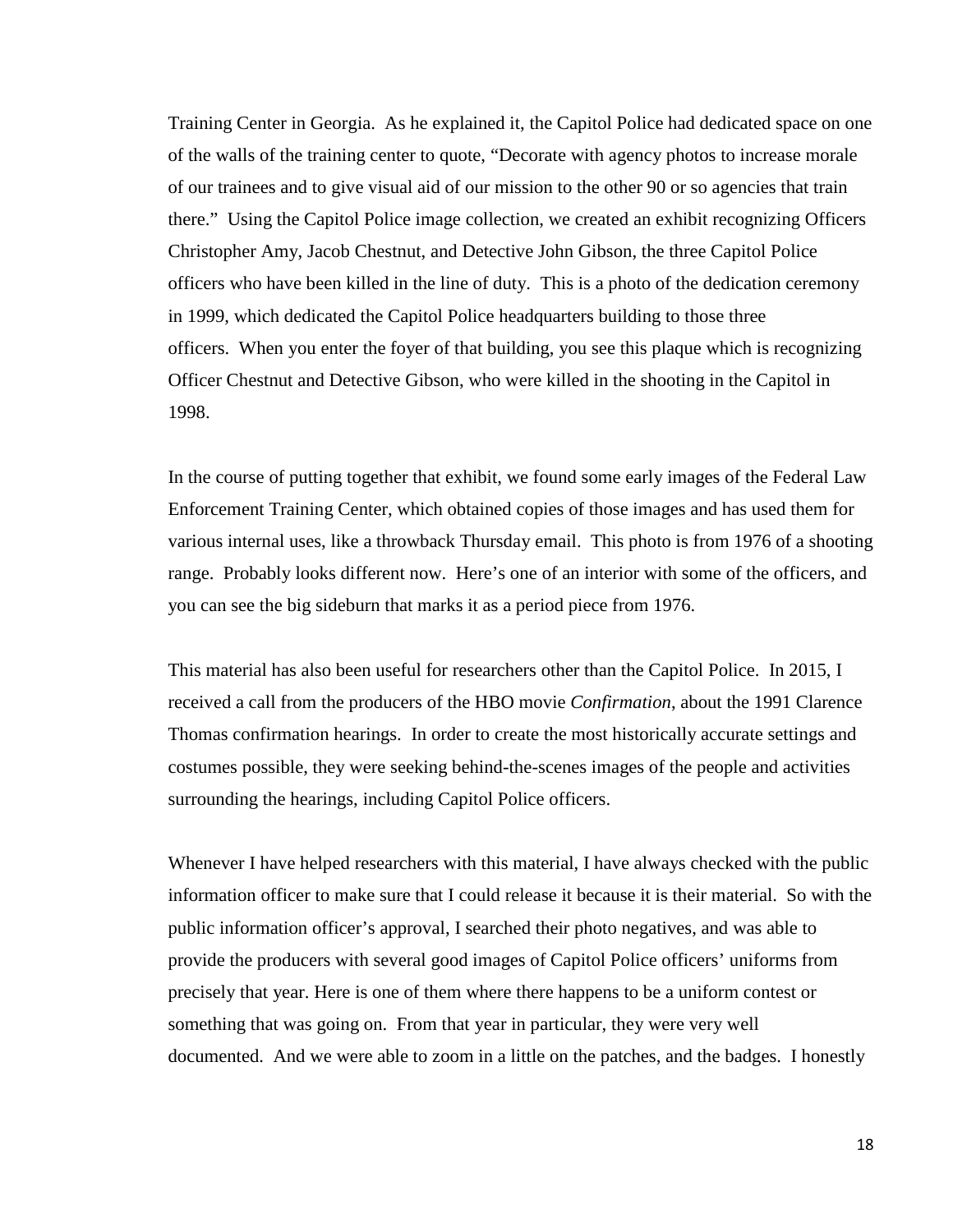haven't seen the movie, if it's been out yet, I don't know. But I would be curious to see how well they actually followed this visual documentation and represented the Capitol Police.

 And finally, if I haven't convinced you yet of the value of preserving these records, here are five more reasons why the preservation of these historical Capitol Police images was so important. The Jackson Five visited the Capitol (laughter) in 1972. And here they are being greeted by a Capitol Police officer. Thank you.

- ADAMS: Thank you, Heather and Elisabeth. Appreciate it. Next up, Betty Koed will provide her report on the Senate Historical Office.
- KOED: Thank you, Julie. So much of what we hear at the Advisory Committee meetings is the nitty gritty details of archival matters, very detail-oriented, but I would like to vary a little bit and talk about how these records get used, and how I've seen this tremendous growth and interest in the use of congressional records over time.

 When I became a Senate historian in the late 1990s, political history in general, and particularly the scholarly interest in Congress, was coming out of a long depressing slump. In fact, it was just barely emerging from that slump about the time I came in 1998. With the long overdue rise of social and cultural history in the 1960s and '70s, political historians like myself had become rather disheartened at the state of their field. And I heard a lot of that when I first became a Senate historian.

 But over the last couple of decades, we have witnessed a steady resurgence in scholarly interest in government, and I'm happy to say, even in the often complicated works of Congress. This is not haphazard or coincidental. Some of what I'm going to say is a little bit of a trip down memory lane for some of those here today.

 In 1975, Majority Leader Mike Mansfield established the Senate Historical Office. The House got its first Historical Office in the 1980s. The founding mission of my office was to preserve and promote the history of the US Senate. And so needless to say, archival issues became a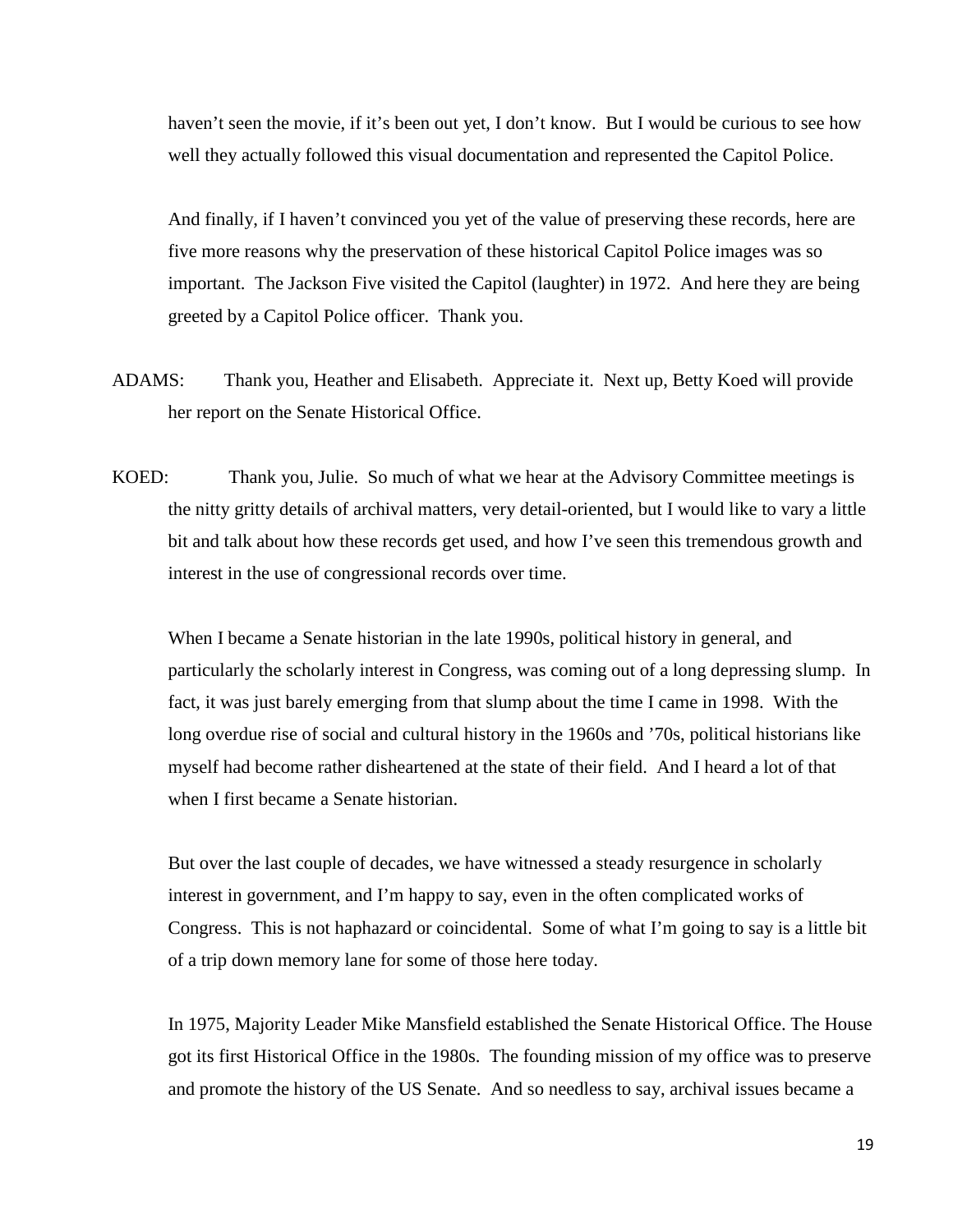top priority from day one. In 1980, the Senate adopted S-Res 474, establishing procedures for proper management of and access to official Senate records. Karen Paul joined our staff in 1982, and the preservation of Senate records immediately improved.

 In 1985, legislative records became a separate division of the National Archives, and in 1998 the Center for Legislative Archives was created. With those developments came better organization, new finding aids, and a highly skilled and professional staff. Two years after that, in 1990, Public Law 101590 created this Advisory Committee. And that's why we're here today.

 In 2003, the Association of Centers for the Study of Congress was founded as an independent alliance of organizations and institutions that promote the study of the US Congress. Each of these developments has served as an important stepping stone on the road to greater scholarly interest in the works of Congress. "If we are going to persuade the nation that Congress plays a role in the formation of national policy," wrote historian Arthur Schlesinger to Mike Mansfield back in 1974, "Congress will have to cooperate by providing the evidence for its contributions." In other words, Schlesinger stressed, the Senate needed to preserve and manage its records, make them accessible to scholars, and create a Historical Office to promote that history. And that's what Mike Mansfield did.

 With each new development on this short timeline, scholars have reaped the benefits, and have turned increasingly to the records of Congress to understand the American political and legislative process. This is one reason why historian Julian Zelizer could boast in 2012, as you see in this slide, of the revival of political history. Well of course, all political historians like myself took great pride in that. But if it hadn't been for this gradual but important building up of interest and organization of Congressional records, this revival would not have happened.

 During my 18 years as a Senate Historian, I've been thrilled to see these trends develop. And not only see historians and political scientists, but economists, anthropologists, geographers, chemists, physicians, and philosophers consulting congressional records. I'm often amazed at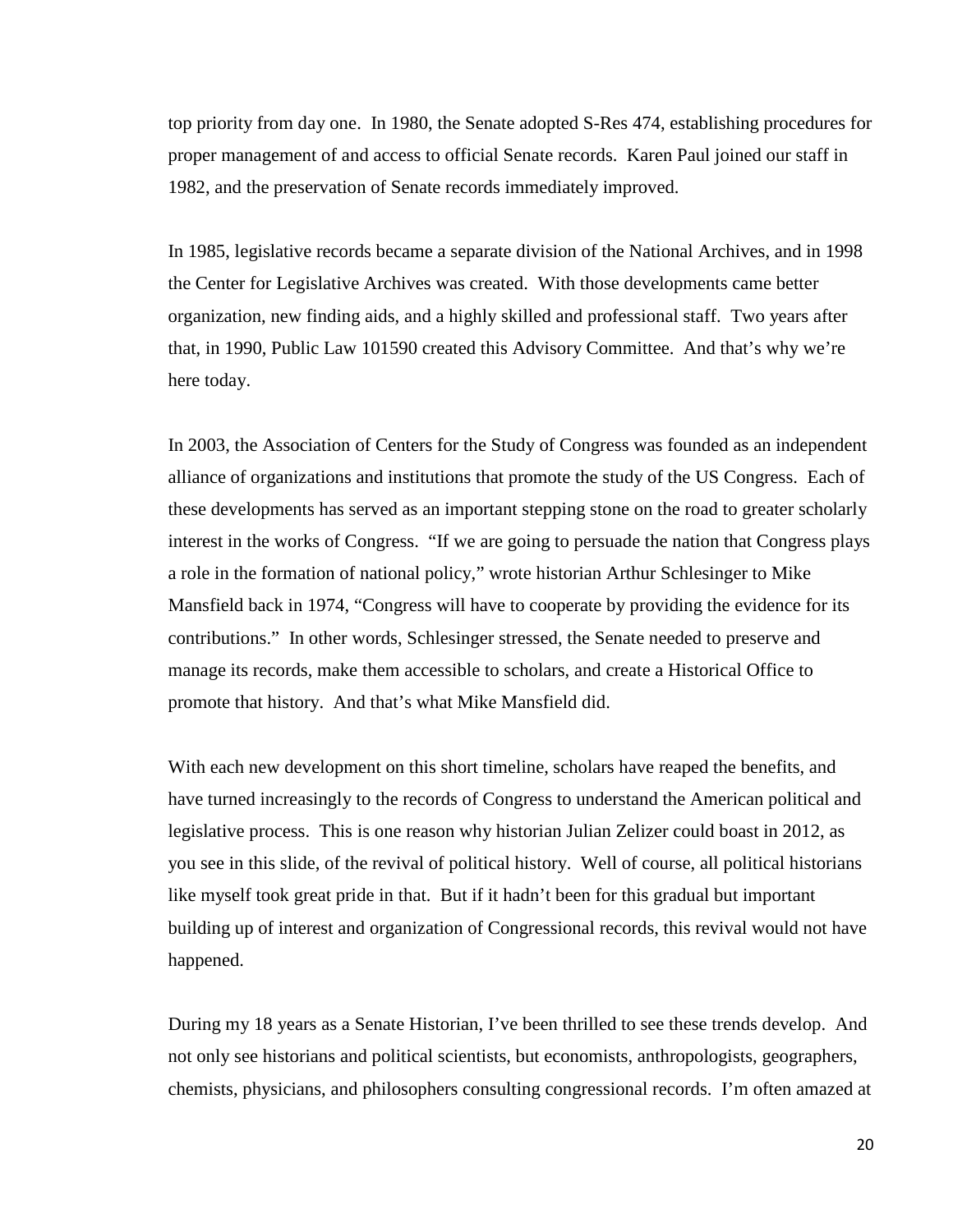the phone calls I get from researchers who are doing these interesting projects that may have nothing to do with legislative history as we know it, but they're finding that the archived congressional records are absolutely vital to the study that they're doing. There's perhaps no better way to illustrate this point than to highlight just a few examples from this series of researcher talks that have been hosted by the Center for Legislative Archives over the last few years. Thanks to Center historian Richard McCulley, now retired, who organized this series, and I think Charlie Flanagan is carrying it on -- the value of congressional records to a host of scholars from a variety of fields has become quite evident.

 For instance, political scientist Rick Valelly used congressional archives to explore the barriers to public service of gays and lesbians in all branches of the federal government, as he works on his latest book called *Uncle Sam's Closets*. MIT scholar Charles Stewart used congressional archives to explore how senators got elected prior to the ratification of the  $17<sup>th</sup>$ Amendment in the early twentieth century. Historian David Kyvig explained how he looked to congressional records when researching a new edition of his book on Constitutional amendments. Scott Podolsky, a physician and a professor of global health, discussed his research in congressional archives, in order to write *The Antibiotic Era: Reform, Resistance, and the Pursuit of a Rational Therapeutics*. CRS scholar Ruth Wassim discussed twentieth century immigration reform, and historian Nancy Beck Young told the fascinating history of *Why We Fight: Congress in the Politics of World War II*.

 Now, this has only scratched the surface, they've had about 50 of these researcher talks in recent years. And the scope and the range of them have been absolutely astounding. So thank you to the Center for creating the "Researcher Talk" series and to continuing it as we try to be as active as we can in knowing where the cutting edge use of congressional records lies. So as my friend and colleague Richard McCulley wrote, "these talks show that research at the Center has both promoted and reflected the trend to bring back political histories in ways that include Congress. It's no longer just a presidential story.

 Recently, historian Mary Dudziak proclaimed that political history is alive and well. And I agree. One of the principle reasons for this vitality in my field, and the growing interest of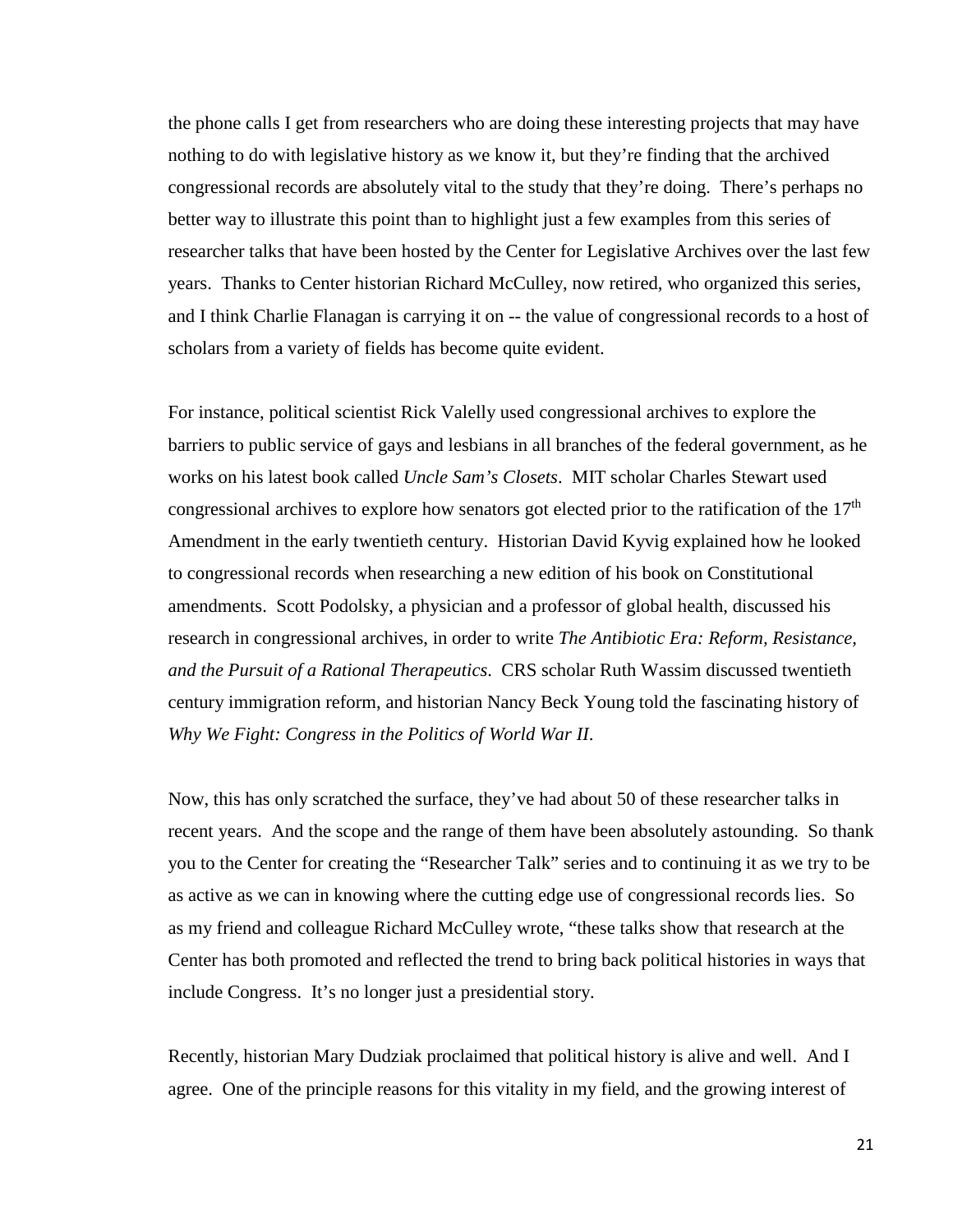congressional archival records in general, is because so many people in this room and the colleagues they've worked with, have worked so hard through the years to preserve these records and make them accessible. Thank you.

- ADAMS: Next on the agenda, we've got a report from Robin Reeder, the House Archivist. Robin.
- REEDER: Thank you, Julie. To begin, I'll present some statistics, since our last Advisory Committee meeting in June. We've had 26 consultations with Member offices, 5 consultations with committees, cataloged 533 photos, transferred 178 cubic feet of textual records from committees, transferred 195 gigabytes of electronic records from committees to us, and loaned 60 cubic feet. Of course, these statistics will be going up in the next few months quite dramatically.

 I'd also like to highlight some of the projects our staff members have been working on. We've been working with the House Sergeant-at-Arms on schedules for their records. We met with each department to discuss what types of records they create and have provided guidance on identifying retention and disposition schedules based on research with other institutions. The schedules are largely complete, requiring only minor editing.

 We've also been working for several years with the House Photography Office to archive its legacy photographs and negatives as official records of the Chief Administrative Officer. Heather Bourk worked with the transfer of these photographs. The collection consists of about 200 boxes of images. Preliminary processing of the collection will be completed before they are transferred to the National Archives.

October 5<sup>th</sup> was #ask an archivist day on Twitter. Heather Bourk, Michelle Strizever, and I participated with the House Historian's Office. We answered 16 tweets on archival topics and highlighted the new records research function on the History, Art, and Archives website. We provided answers and pointed to documents on the Park Service, certificates of election, and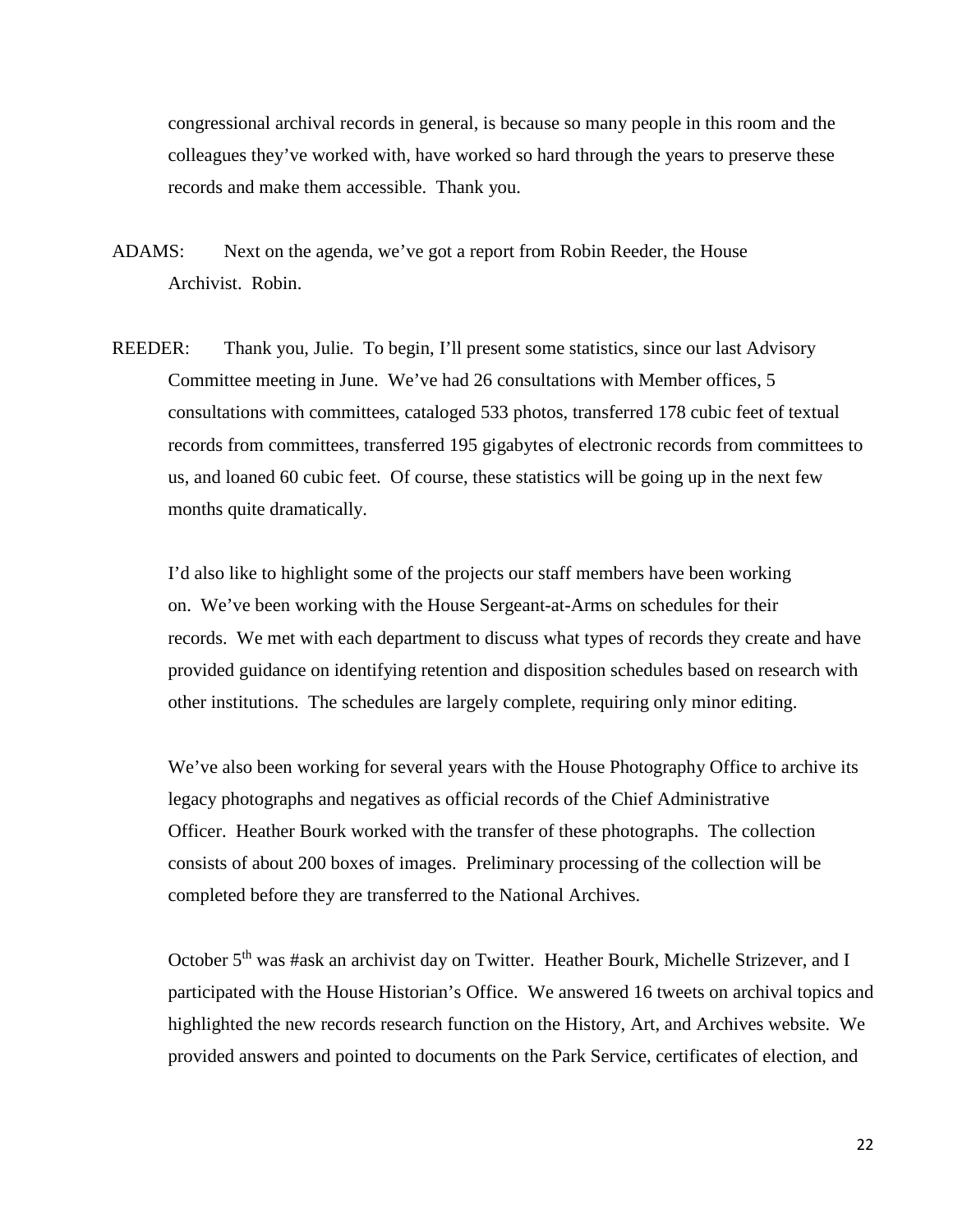used the documents to talk about preservation and access, good documents for teachers to use, and our favorite documents.

 At the last meeting, we were working on the records search component of the History, Art, and Archives website. And I'd now like to introduce Alison Trulock, who will give you all a little tour of it.

TRULOCK: Good morning. Thank you for the opportunity to address the committee this morning, and demonstrate our new record search component of the History, Art, and Archives website. I'm Alison Trulock, an archival specialist in the office, and this is my colleague Stephanie Grimes, who is a digital content specialist. She was instrumental in helping us launch this project. I'd also like to thank the Center for Legislative Archives, especially Tom Eisinger and Martha Grove, for their assistance with helping us do research, and get scans of the records. It was instrumental as well in launching this project.

We debuted record search in the beginning of October. It's a searchable selection of official House records that we believe complements and enhances the existing content already on the History, Art, and Archives website, including our oral histories, exhibitions, publications, and collections. We started out with 109 documents that are currently launched on the website. Many of these records are ones that NARA has already digitized and made available through their catalog. But we also did original research, and found some new records that haven't been widely seen before. So we are really excited to share those as well. And we hope to have more original research and documents going forward.

 As you can see, if you're familiar with our website, the look and function of the search component matches and integrates well with the rest of the website, in particular our *Historical Highlights* section. That is the template we used, so it works really nicely with the rest of the website. We anticipate that the records are going to be a great resource in particular for educators who are using primary sources in the classroom, as well as researchers and the general public. We really also hope that records search function is going to be a way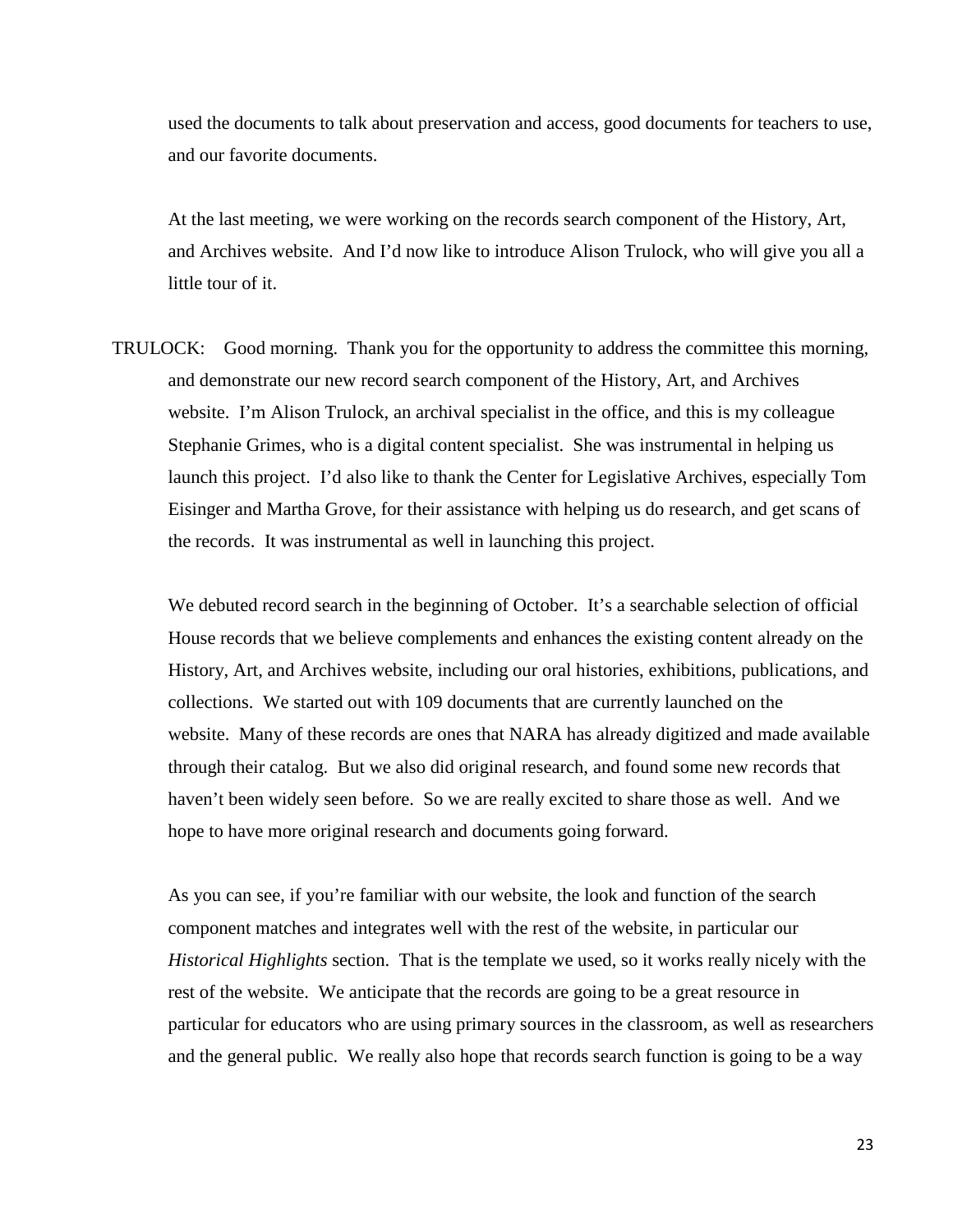to help us demonstrate the importance of record keeping, and the value of preserving committee records to our internal stakeholders, particularly the committees on the Hill.

 I'm going to walk through some of the features of the website, so you all can take a look and see what's available. I'm going to have Stephanie navigate to the Alaska Territory Delegates Credentials records to demonstrate some of the features that we're really excited about, one of those being the titled images. Each image is high-resolution. You can zoom right in and get a good look at each document and all of the neat little markings on each record. Zoom back out and you'll see each record has a brief description with it, as well as metadata that tells you the basic information about the record. The description provides institutional and historical context. This is where we spent a lot of time doing writing and research to add value to the records, and enhance the content that's on the rest of the website through the information that's described there. If there's a House Member that's mentioned in the description, there is a hyperlink that links back to the Member's page. This feature integrates with the rest of the website, allowing access to all of its information.

 Along the sides of each page, we have related information that again links you back to the rest of the content on the website. Featured are collection objects, oral histories, and historical highlights. There's a congressional profile for each document as well, so you can get more information on the timeline of events and other information about the House at the time the record was created. Each one also has a downloadable PDF, which we think will be a great resource for educators to be able to print them and use in the classroom.

 On the image viewer that's on the main page you can only have five thumbnails, but here we're able to include the entire document. And where possible, the documents have been OCRed, so they are text searchable. That's also a very useful feature.

 I'm going back to the landing page and show you some of its features. We created document categories for the records based on what are the most common types of records that are in committee records. We have communications, elections and credentials, hearings and investigations, legislation and floor proceedings, petitions and memorials. This is another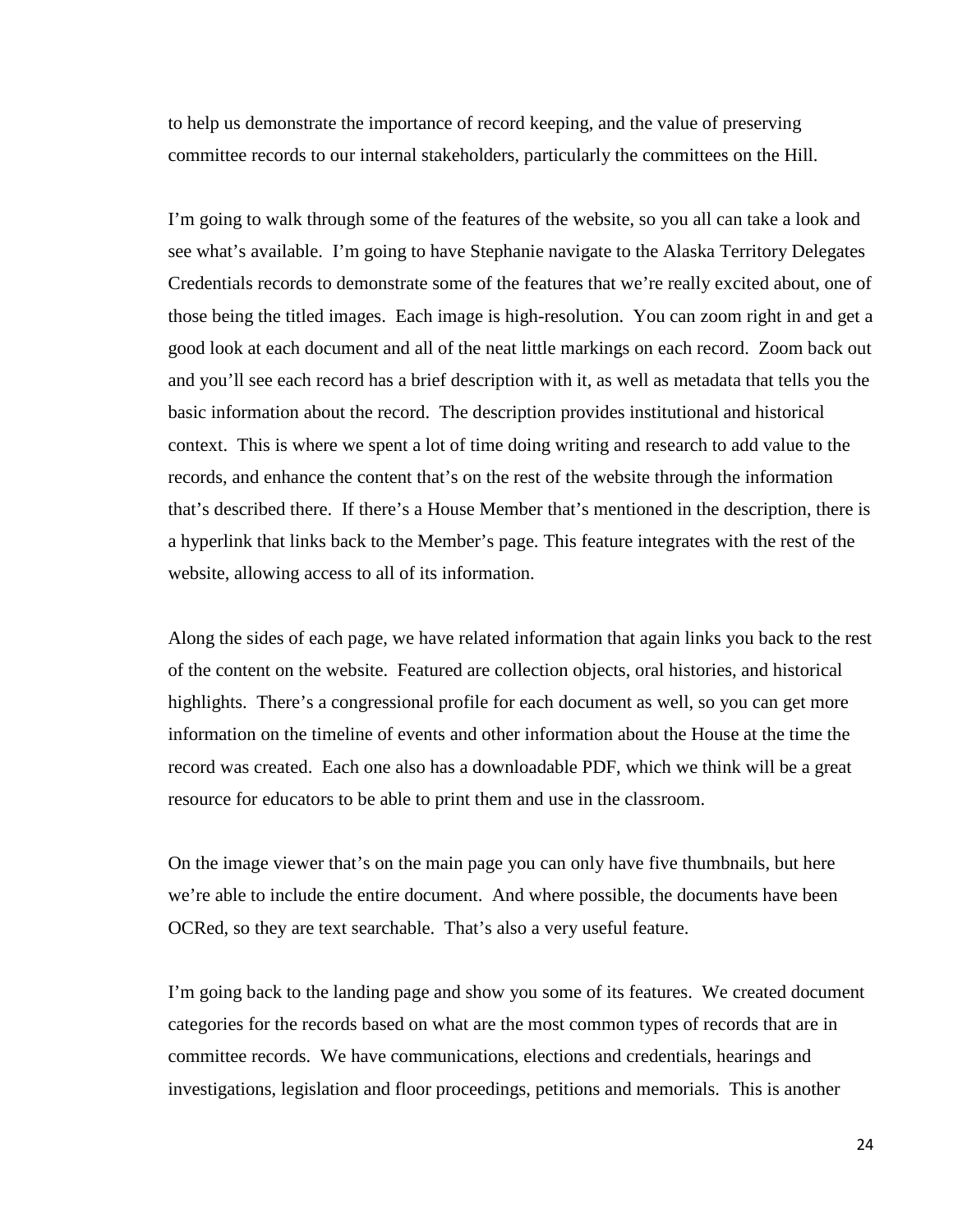way for researchers to navigate if they are unsure of what kind of document they're looking for. They can start with the document category. I'm going to have Stephanie go to the hearings and investigations to show you one of those.

 I'll have her click on the assault of Senator Charles Sumner, a very popular story. This is an example of an investigative document. Again, you can see the features that integrate with the rest of the site. You can also search by Congress, and we're going to search the First Congress. We have a document from the House Journal that is about printing the acts of Congress. You can see right away that keeping records was an important commitment of the House and Senate from the beginning.

 On the landing page, we also have the ability to search by state or territory. We included at least one document from every state and current territory when we launched the site. So again, we're focusing on educators and we think this is going to be a great resource for them to be able to discover local history for their students.

 Stephanie, please go to California and the map of Western Territories. On the screen is a document that we show that has many states associated with it and is also an example of an annual message before Congress. It is a map that Polk included when he sent his message in 1848. Another feature that I'll show you is the *Related Subjects* tab for each document that highlights the major topics and subjects about each document as well as the state information. We used the Library of Congress subject headings to make sure that things were consistent. We also have a few local subject headings as well that we used for particular subjects. This is a great way to group information together where people can see what else is in that category for all of the records that we currently have in *Record Search*.

 Go back to the landing page again. At the top, we have a paragraph about the mission of *Record Search*. When you click on the *Learn More* tab it takes you to our page that has all of our information about researching the history of House records, what records are, where to find them, and other resources for investigating the House through its primary sources. We're going to show you a fun document that we found doing original research, which is the Utah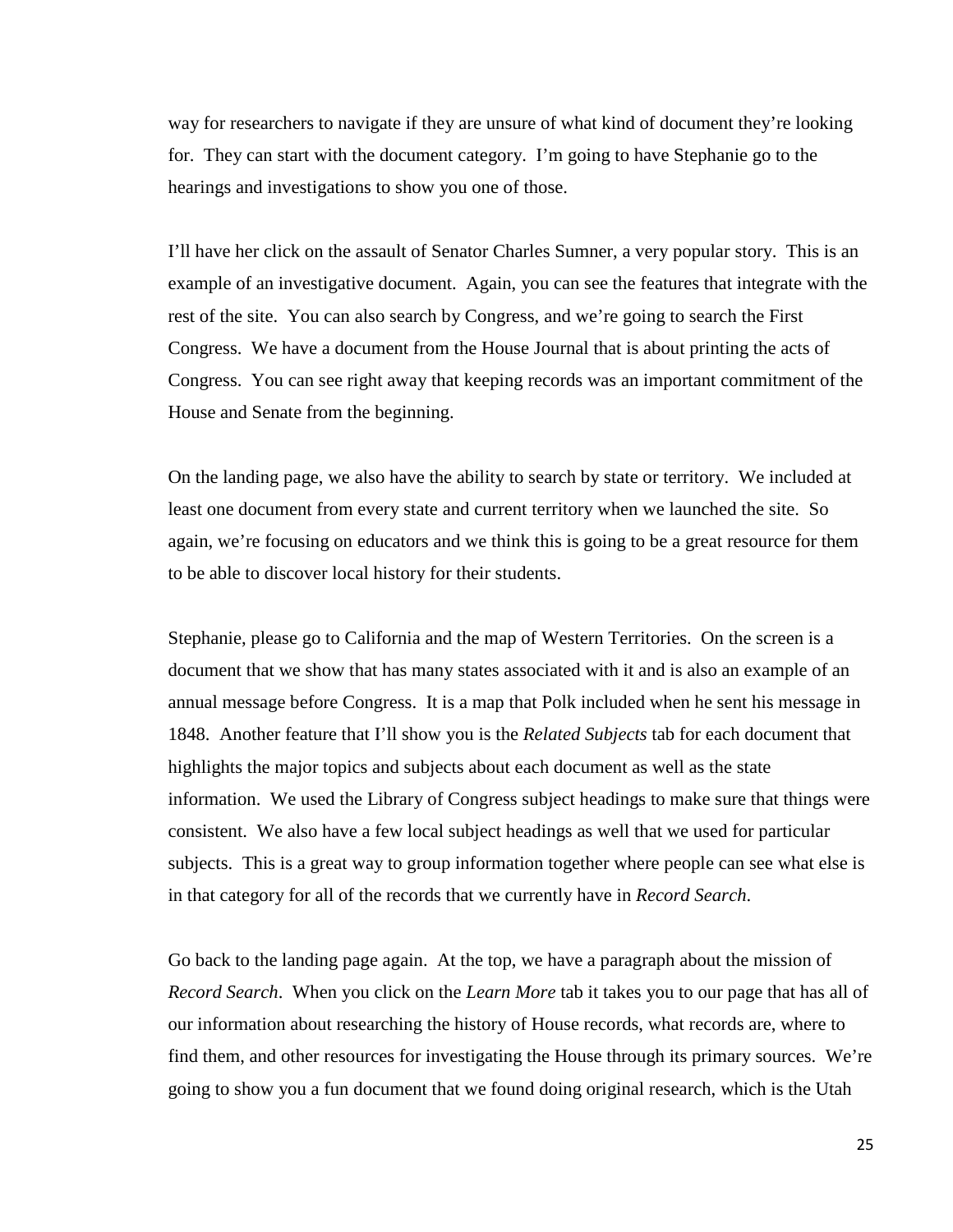Territory mail routes. This was actually one document that I found while I was looking through material down at the National Archives, and it is a really great map of proposed mail routes for the Utah Territory when they were petitioning Congress because they felt they needed the mail routes in order to survive as a territory. So it was really fun to find it. It's handwritten, and was all folded up, and when I opened it up it looked brand new. I mean it looked like it had just been written the day before.

We're really hoping that this can be a resource for us to demonstrate the importance of saving committee records to our stakeholders here on the Hill. We have some documents included that show how the institution works, and one of those, which also highlights something else we're going to be talking about in a bit, is Jeannette Rankin's election credential. This was her credential from her first election to Congress.

 These are some of the basic features of *Record Search*. We're really excited to share it with all of you, and get the word out. It is an ongoing project. We're planning on adding about 20 documents every six months. We're looking for feedback from this committee on any features that you would like to see, or think would be useful, and we would be really happy to hear your thoughts and welcome any feedback that you have. Thank you for your time.

- VOGT: Can I ask, Alison, how are you going about selecting the documents? What sort of methodology are you using?
- TRULOCK: Right now, and when we started with the launch, we are using documents that are in NARA's catalog already and have been digitized. That was our first option. The second option was finding documents that integrated subjects that already had a lot of content on the rest of the website; such as women's suffrage, civil rights, and the Civil War. Also there are hot subjects that people are particularly interested in that we know. That was the methodology starting out. Going forward, we're trying to gather some feedback from teachers, and also from reference information using topics people are asking us about to guide some of our selections. We're also focusing on other projects in the historian's office, and the curators are going to add documents that we can share for those projects as well.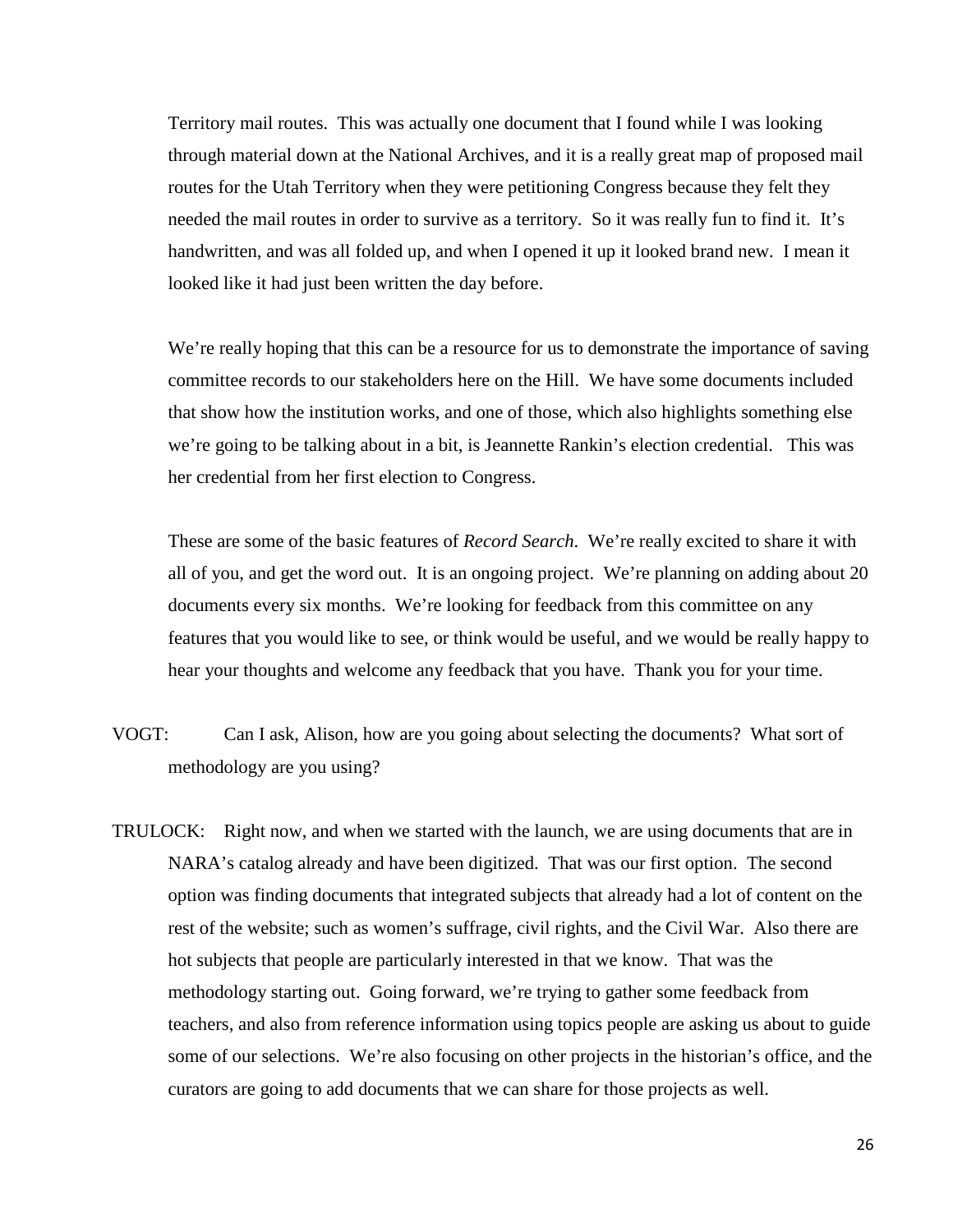- VOGT: Great. And what are you doing to reach out to the teaching community? How are you letting teachers know this is available?
- TRULOCK: We did some tweeting and listserv action when it launched in October. Stephanie and I actually just this past week presented *Record Search* at the National Social Studies Conference. We did a pre-conference clinic where we showed it to attendees who are predominately teachers. So we were talking to them, and getting some feedback, and hoping to be able to follow up with them further for some more guidance and information. We're working on continued outreach to get the word out.
- VOGT: Great, thank you.
- FERRIERO: Have you talked with the folks in DocsTeach?
- TRULOCK: We have not formally, but we did actually talk to one of them at the Social Studies Conference.
- FERRIERO: Because they're connected also with the teaching community, which I think would be useful too.
- TRULOCK: OK great, thank you.
- ADAMS: Thank you both, really appreciate all the work that you've done on this. It's fun to explore. And thank you Robin, as well. Next, I would like to recognize Matt Wasniewski to present his portion of the program.
- WASNIEWSKI: Thank you, Julie. I'm inviting my colleague Kathleen Johnson to join me. She's going to actually do the bulk of the presentation, talking about an oral history project that we've put together to commemorate the centennial of Jeannette Rankin's election to Congress. As Karen indicated in her remarks, we are focusing on this anniversary, and I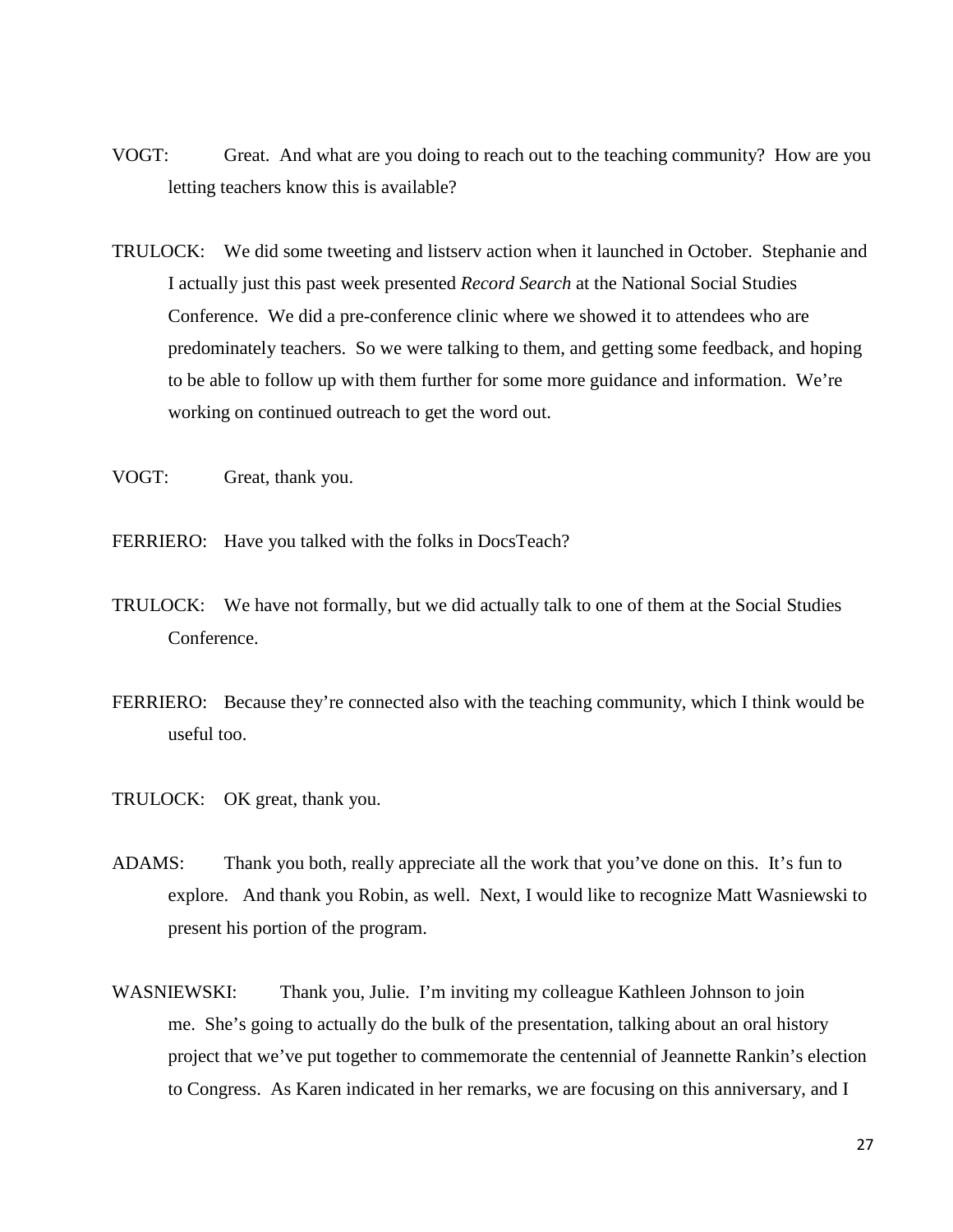just wanted to show you, before we turn to oral history, an exhibition page that's up on our site now to mark the anniversary. This showcases everything on one page related to Jeannette Rankin and to the history of women in Congress. You can access official records related to the history of women in Congress, and objects and artifacts from the House collection. We also have video that we found at the Archives showing Rankin coming to the Capitol on April 2, 1917 to be sworn in.

We're going to be adding to the web page over the course of the  $115<sup>th</sup>$  Congress, including for instance, blogs that we will publish on Rankin's freshman term, fun pieces that talk about the press reaction to her coming, and her first speech. This is again, a collaborative project with the Clerk's Office of Art and Archives. But the history component of this is an oral history exhibition, and I'm going to turn it over to Kathleen, who's the manager of oral history for our office. She helped co-found the oral history project almost 13 years ago.

 The inspiration for this project is Jeannette Rankin, but we're also interviewing women from the modern period of 1970 up to the present decade using Rankin's experiences as an inspiration to tell the continuities and discontinuities of women's experiences over that century. With that I'll turn it over to Kathleen.

JOHNSON: Thank you. Good morning, very happy to be here. And those of you who know me know I'm always happy to talk about oral history. The goal of our project, which is called "A Century of Women in Congress," is to collect and preserve first-hand accounts of women's evolving role in the institution of Congress. And to date, we've interviewed more than 20 women, including former representatives, staff, and also family members. We were able to interview the daughter of Patsy Mink for example. I want to talk a little bit about some of the highlights, but before that give you a bit of background.

 The women Members that we've talked to date back to the early '70s. With the staff, we actually have someone going back to the World War II era in the 1940s. We're getting as broad of a range of coverage as we possibly can. This project has been collaborative, as all of our oral history projects are. We work very closely with people in Art and Archives. The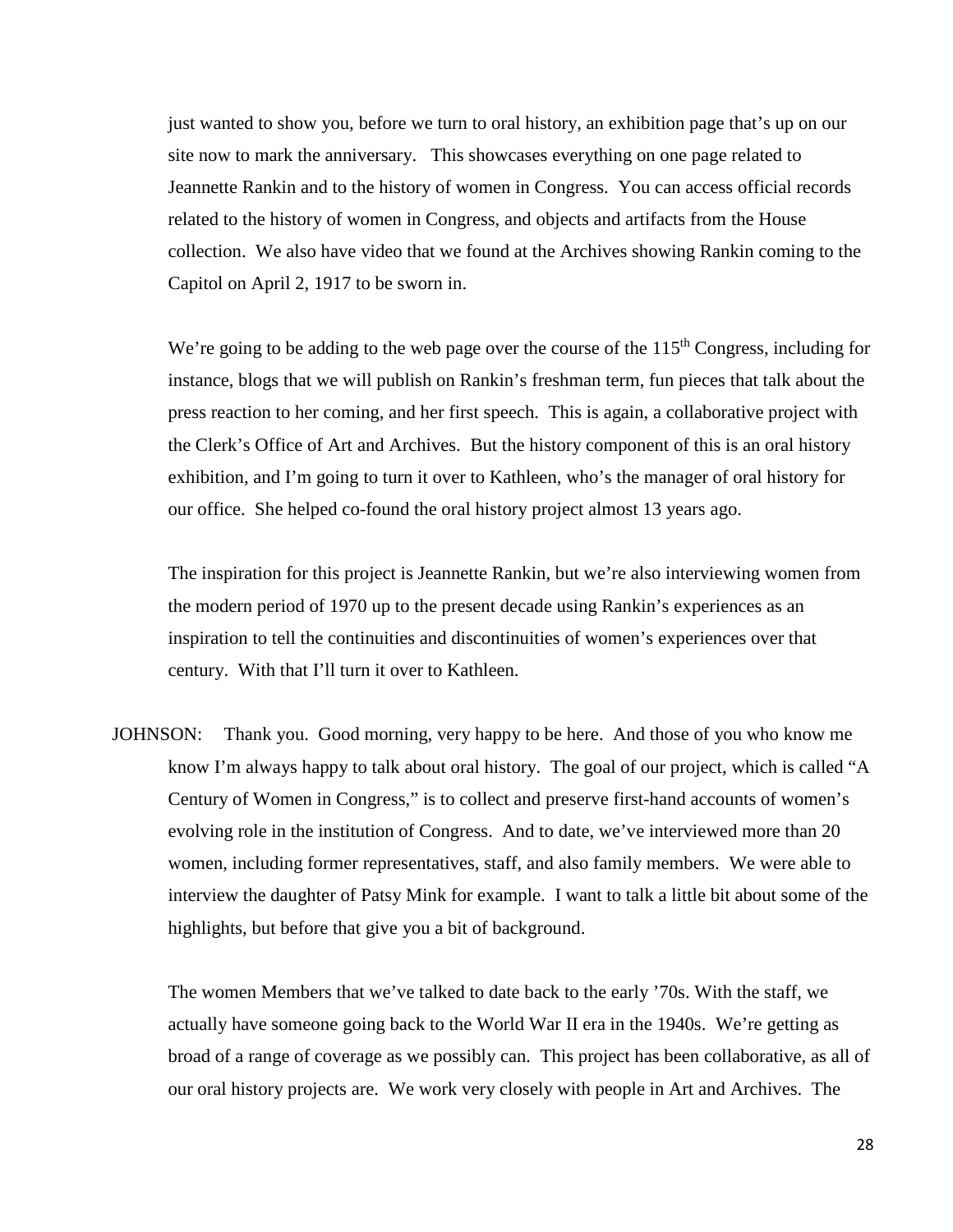Clerk's office has been incredibly supportive in helping us with our interviews that we do in the recording studio. We also have our interviews copy-edited, and that is also in the Clerk's office. Our video clips, and we're going to show you a couple of those today, are copy-edited in the Communications office under the Clerk's office, which is very helpful.

 There are a lot of firsts, as you can probably imagine, with this group of women. We were able to talk to the first African American woman elected from North Carolina, Eva Clayton. We talked to the first woman to give birth while serving in Congress, even though that's something she said she didn't always want to talk about. She was hoping people would focus on her career instead, and that was Yvonne Burke from California. We talked to the first Republican woman to serve on Ways and Means, Nancy Johnson.

 One thing that we asked these women about was campaign stories. And we heard some fantastic stories. A lot of it had to do with, especially in the 1970s, the double standards that some of these women faced, the types of questions that they would receive. Questions that they said their male colleagues wouldn't get. But then also, the fact that it was a novelty, that sometimes this was a good thing because at least they were getting some kind of attention. Liz Holtzman talked about her upset victory over longtime Judiciary Chairman Emmanuel Celler. Connie Morella of Maryland talked about her grassroots approach that involved being off and on the Metro, and shaking hands with people. And how up to 30 years later, people would come up to her and say, "Do you remember me? I was at the Farragut North Station; you shook my hand." So again, she said the fact that she was a woman during that era stood out.

We heard lots of really good stories about committees. Women waging battles and campaigns to get on committees like Ways and Means, and how they had to overcome a lot of obstacles. They also talked about the type of reception that they received once they were successful in getting onto those committees.

 We heard stories about what it was like behind-the-scenes gaining valuable information on the nuts and bolts of legislation and how women worked together, especially on issues involving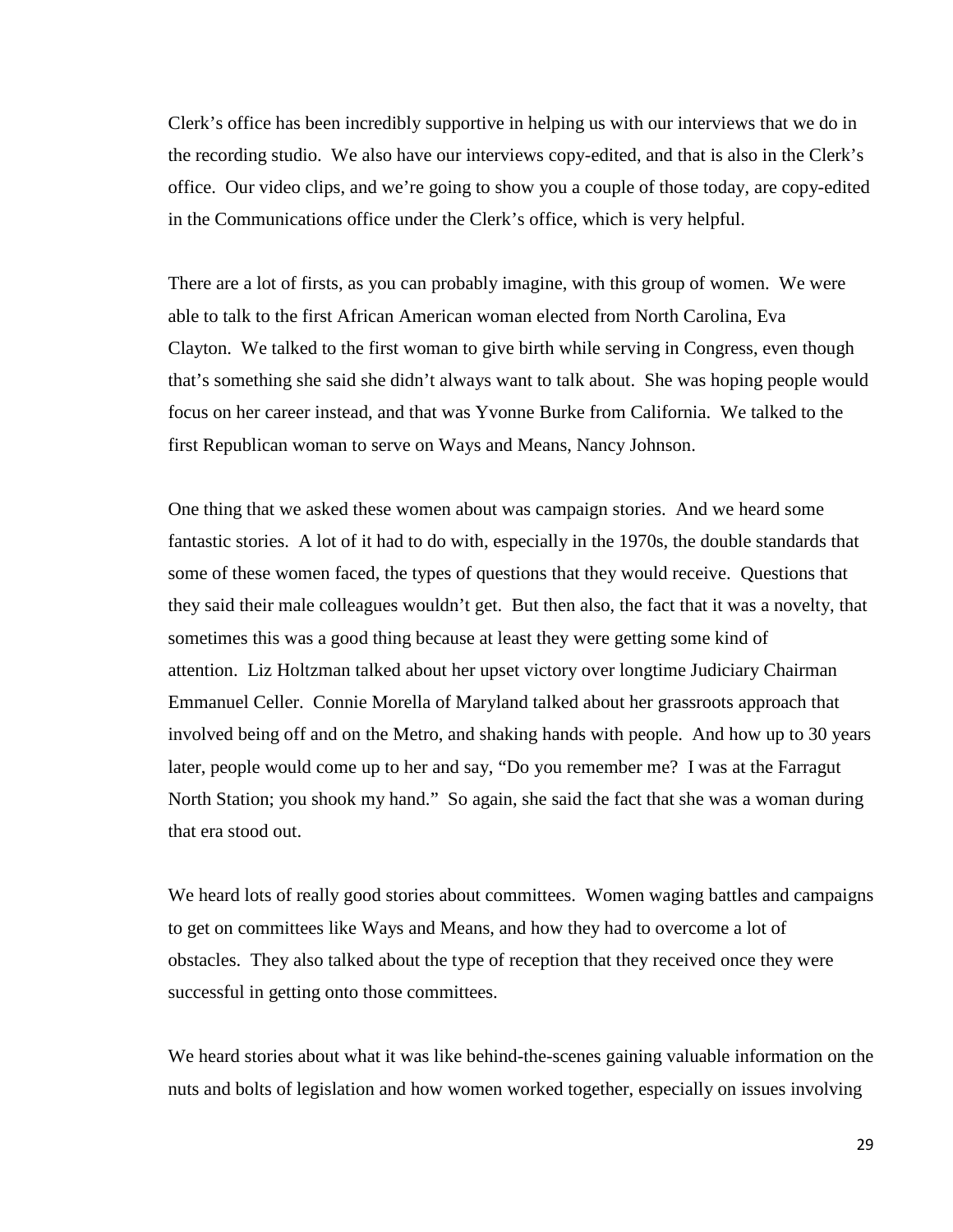women's health, family, and children. We heard some really good stories, one in particular by Liz Holtzman of a whip operation that the women put together in the 1970s to try to get an extension for the ratification of the Equal Rights Amendment.

 Many stories have not been written down, which is a key component of oral history, and we're able to get these stories and fill in some historical gaps. Women talked about balancing work and family. Pat Schroeder was famous in the regard since she had little children when she came to Congress. Susan Molinari had a great story about she and her husband Bill Paxon, who were both Members, and how they transformed their offices into pseudonurseries, and how if one had a meeting then they would transport their baby to the other office. It was interesting to hear about how they were able to work and balance being Members and also being parents of young children.

 The last thing I wanted to highlight is relationships. We learned about the relationships that these women shared, formal ones in forming the caucus, and also informal with the dinners that they would have, and the meetings that they would have; and also how women fit in with the male members. Barbara Kennelly of Connecticut talked about the importance of golf. She was a really good golfer before she came to Congress. She said when she was on the Ways and Means Committee it was instrumental in helping her being able to understand what happened in the committee because she was treated like one of the men because she was able to play golf.

 The highlight is the women themselves talking about their experiences in Congress. Matt and I chose two clips to show today. We're going to start with Eva Clayton, who I mentioned was the first African American woman to represent North Carolina. She represented a rural district, one that had many small farmers as constituents. She was able to get on the Agriculture Committee, which she said wasn't the hardest thing to do, because it wasn't considered one of the more influential committees, but it was very important for her. And she talks here about the reception that she received once she was on the predominantly male committee.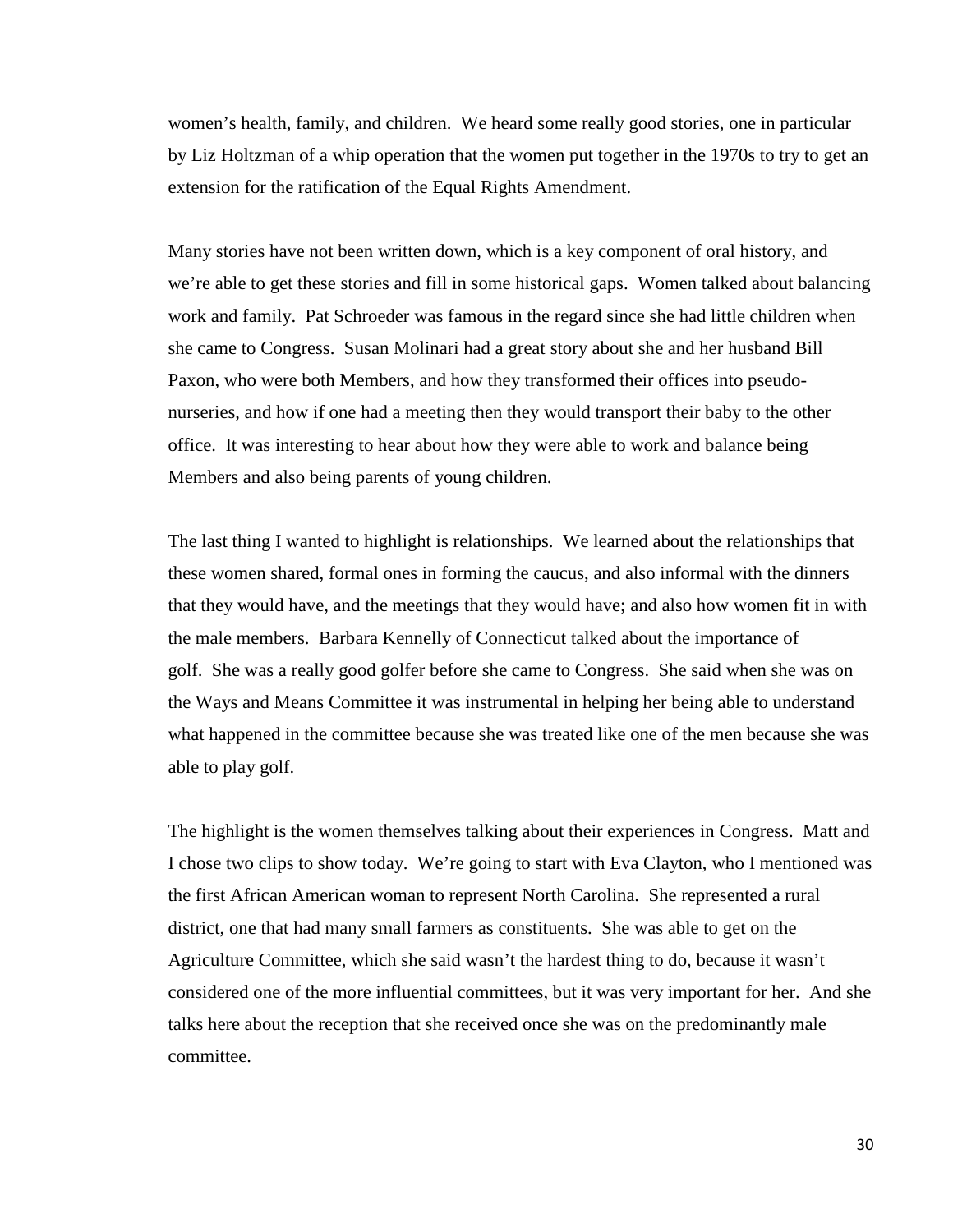[video]

- CLAYTON: And by the way, once I won the runoff, and the primary, the North Carolina commissioner came to me and said, "Young lady," to this grandmother, "Young lady, you'd do yourself proud, and your district proud, if you serve on Agriculture." As if he needed to tell me what to do. But anyhow, I did serve on Agriculture. Because he actually was right. And in his way, he was really -- I think he was really begging, when I understand what he was doing. Because I think, and he might have been right. I might have chosen Education, rather than Agriculture, because I'm more bringing people up and education-wise, and small business. But the realization that my district really needed someone in Agriculture, as I said, knew very little. So on Agriculture, I learned a lot. And by the way, Agriculture was an old boy's culture. When I went there, there was one woman; I remember her to this day, yes. [Sheila Thompson?] was there, and she was there for four years, and then she became the Assistant Secretary for Agriculture. And then, I think Cynthia McKinney came, and other women came, they came and left. Yeah. It was an old boy's culture, both by composition, but also by attitude. And they tolerated me. They treated me as an outsider. I had to prove to them I was worthy of negotiating. I had to prove -- I had to win and show that I was worthy of legislating, or advocating for big farmers, as well as for small farmers. I had to prove to them I could advocate any legislation, even for the hungry. But didn't take me long to learn how to horse trade. They needed me as much as I needed them. [/video]
- JOHNSON: We launched the first part of this oral history project a little over a month ago, before the centennial of Jeannette Rankin's election. We have nine former representatives that are on the site. We also have three staff and one family member that I mentioned -- the daughter of Patsy Mink. Each of these people has a separate page with clips. The clip that you just saw for Eva Clayton is also highlighted on the website. For the centennial of Jeannette Rankin's swearing into Congress in April, we're going to have more interviews go up, and this is going to be a continuing project, because the more women that we talk to, the more they recommend others, and we see the importance of doing this project.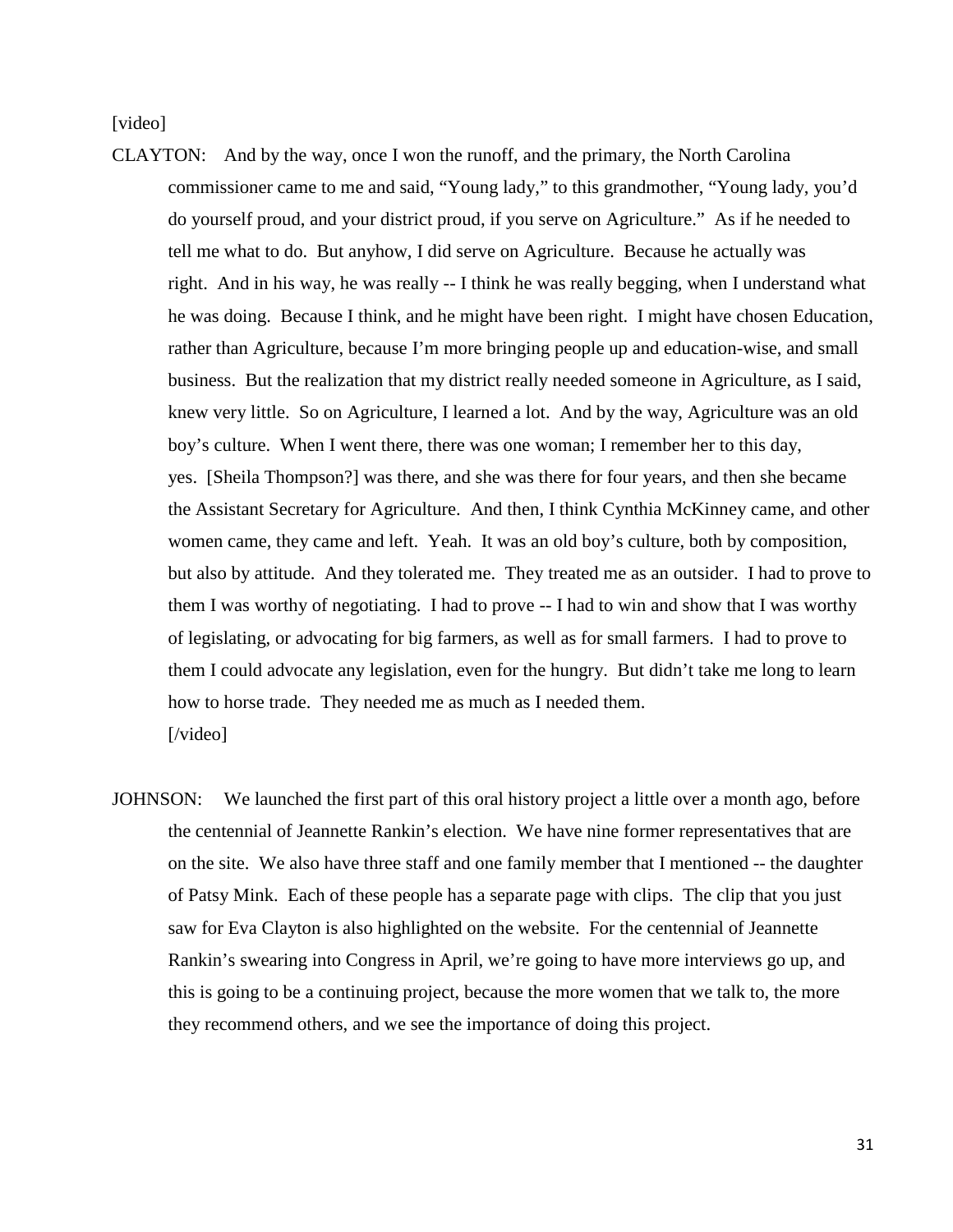We have one final clip that we wanted to play, and this is Nancy Johnson. She was the first Republican woman to serve on Ways and Means. She talks about women not just trying to get change across the country, but trying to change the institution itself. Because for so many years, it had just been men, or there had just been a handful of women. So as time went on and there were more women that were serving in the House, there were some changes that they wanted to bring about to the institution. So she describes one of those here.

## [video]

NANCY JOHNSON: Barbara Boxer came to me, and she said the gym equipment is terrible. I said, "Well I've never been there." So we went over there, and it was so old-fashioned, rowing machines, wooden rowing machines, and wooden bars on the wall. Now, the John Marshall law school had this in their gym when I was, you know, one. And so, I said, well who uses this? She says, "That's the trouble, even if we wanted to use it, who's going to come here and row?" I mean, so she and I, and we got a couple of other Democrats, and a couple of other Republicans, and we took the Congressman from Springfield, who was chairman of the gym resources, or whatever they called it. And he was quite elderly, and we toured him around, and we said, "Now we want machines like you have," because they had all these exercise machines. And he sort of -- so we were talking about what we wanted, and what we had, and so on and so forth. And the bell rings to go to vote. So the second bell rings. So then we really do have to go. And so, we go to vote, and then on the floor, Barb and I come up to him and say, "Well what do you think?" He said, "Well," he said, "I don't know why you want machines, you know, those machines only build muscles." I said, "Well, you know, the reason all the Ys have them as well as all the YMCAs have them, is because they also exercise your heart and do some other things. And that's why we want them." So the YW versus the YM, he got that. And in the end, we got good equipment. But I'll never forget him saying it only builds muscles. And the real consternation on his face, why would you want this? It's sort of like asking to play football, you know? (laughter) We were only girls. It was funny.

[/video]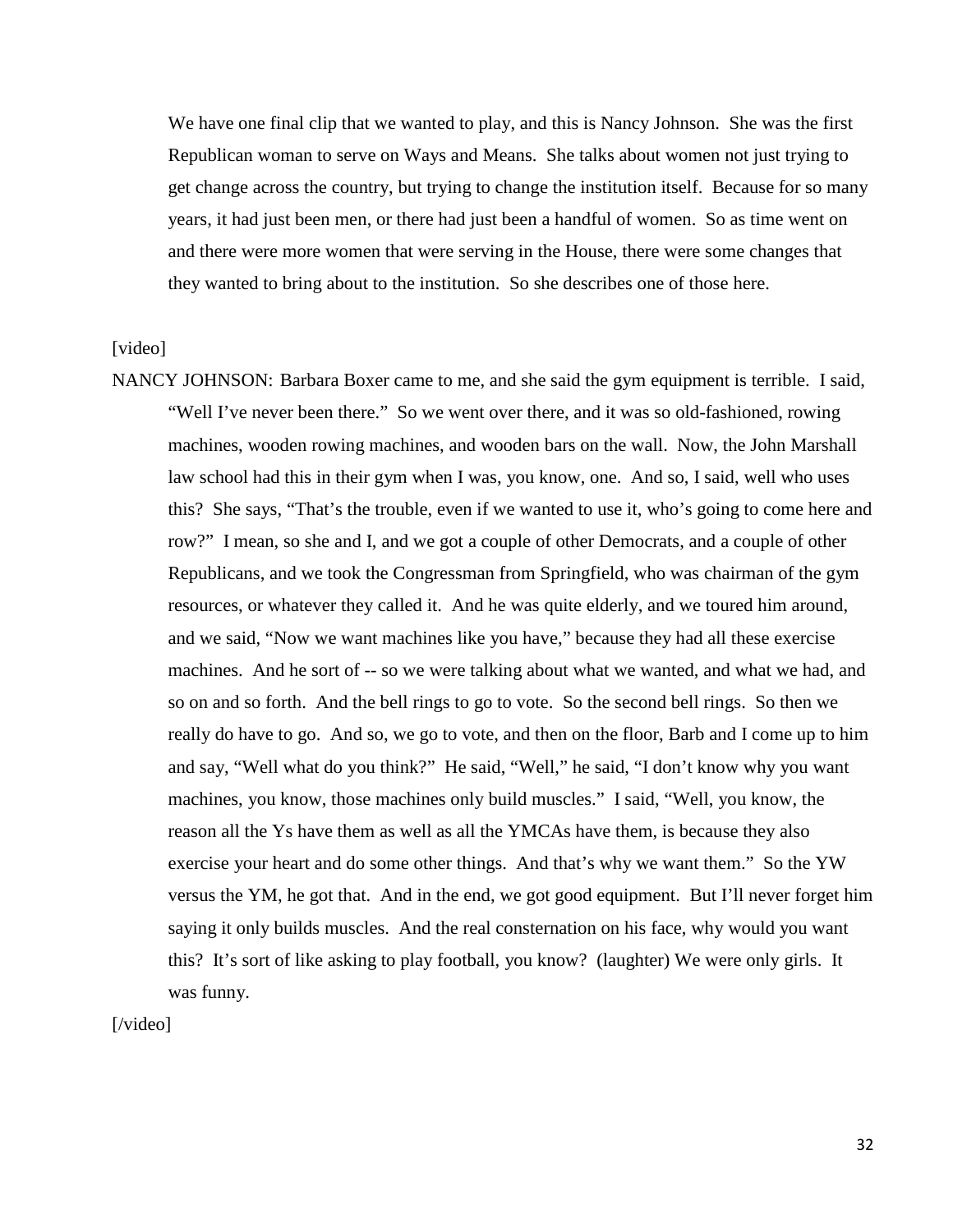JOHNSON: So as you can see from both of these clips, these interviews have been incredibly valuable. The personal connections that you get, the stories many of which haven't been written down. I have been so pleased that Matt has asked me to help out with this, and to lead this project. And we are very much looking forward to adding more interviews.

WASNIEWSKI: Thank you.

JOHNSON: Thank you very much.

- ADAMS: Thank you both so much. At this time, I would like to recognize Richard Hunt, Director of the Center for Legislative Archives. Richard?
- HUNT: Thank you, Julie. You have the full annual report from the Center, which outlines the accomplishments and activities across a number of fronts, and I'll be happy to answer any specific questions about any subject or topic that is covered in that.

 But I thought there's five areas of interest to the committee that I'd like to make some brief remarks and observations, and share with you and the people assembled today. And first of all, just to express my gratitude and my appreciation for the hard work and dedicated commitment of the Center's archivists and archives technicians to our mission. We started the year down five senior staff members. And they rose to the challenge, and continued to provide timely records services to the House and the Senate, and expert and professional guidance to a broad array of researchers. They've really risen to the occasion.

 We've added Merrily Harris, who you met last time, and Greg Shavers, and they've arrived to lend a hand on the congressional loan front, space management and research support. Merrily and I, and another staff member, are doing five interviews this week to hire two archivists, so we'll have someone by the end of the month to help alleviate our shortage on that front.

 Secondly, I'd like to update you on the conversion of GPO space in building A to archival space for the storage of House and Senate records. That effort is a joint project of NARA and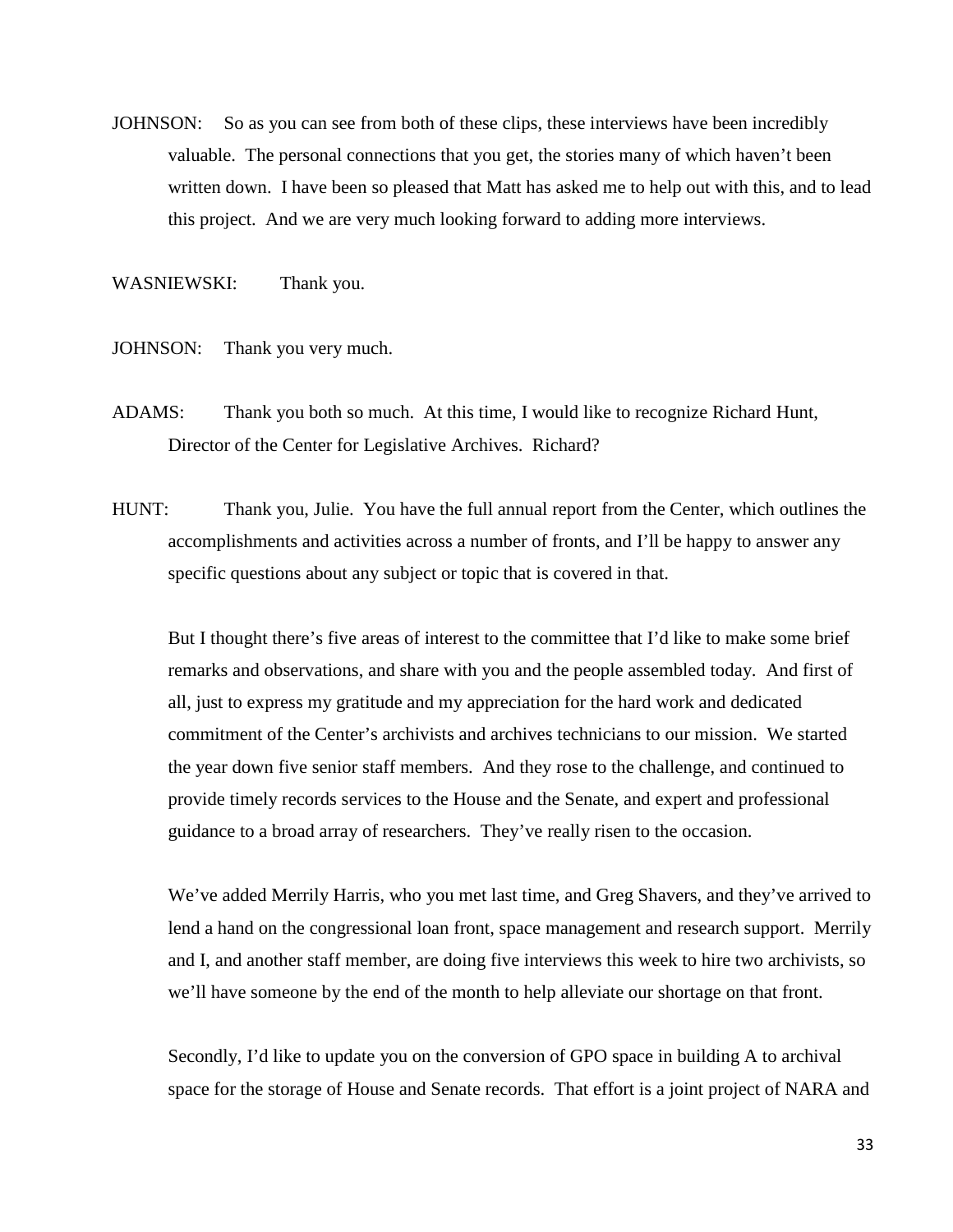GPO, led by Design and Build Services, and NARA's business support services office. The milestone accomplishment was the final production of the design documents, the specifications, and the cost estimates for building A, so that they are now in the process of working together to create the bid package that can go out on the street. They relayed their timeline to me this week, and NARA and GPO staff are drafting the detailed MOU and funding documents to govern the funding and construction phase of the project. They estimate that will be 45 days to sign off on. Some of that time is a time-of-year dimension, given the holidays, given use or lose leave, and other constraints, they've given themselves 45 days for that phase. And then, at that point, we go into consecutive phases that are predicated upon the completion of the previous phase.

 So the GPO will prepare the bid package, which requires 30 days, they'll advertise in the federal business opportunity website for 30 days, it'll be open to bidders. They have 15 days to respond to any questions posed by bidders. They have 45 days to review the final proposals that come in, 7 days for the construction award, and then 300 days allocated for construction completion. So by my math, that means the contract award would be in late spring of 2017, and construction will be completed under that schedule in early spring of 2018.

 Third, I'd like to highlight the milestone accomplishment after a two-year effort, led by Brandon Hirsch, to procure, configure, and stand up the third generation system for CRI. I hope you saw the illustration in our annual report that shows that this is a sophisticated system, and for those new to the committee, or this community, if you went back to 2009, you'd see a shoe-sized black box, which was our Drobo and CRI-One. We've come quite a ways under Brandon's tutelage. He guided the effort to meet all NARA's requirements for a secure and stable electronic records keeping system. And we received official approval to make the system operational in November. So it is humming now, and they're planning the data migration from the old system to the new system. So well done, Brandon. And also thanks to the expert assistance provided by NARA's Information Services Staff, who helped us achieve this accomplishment.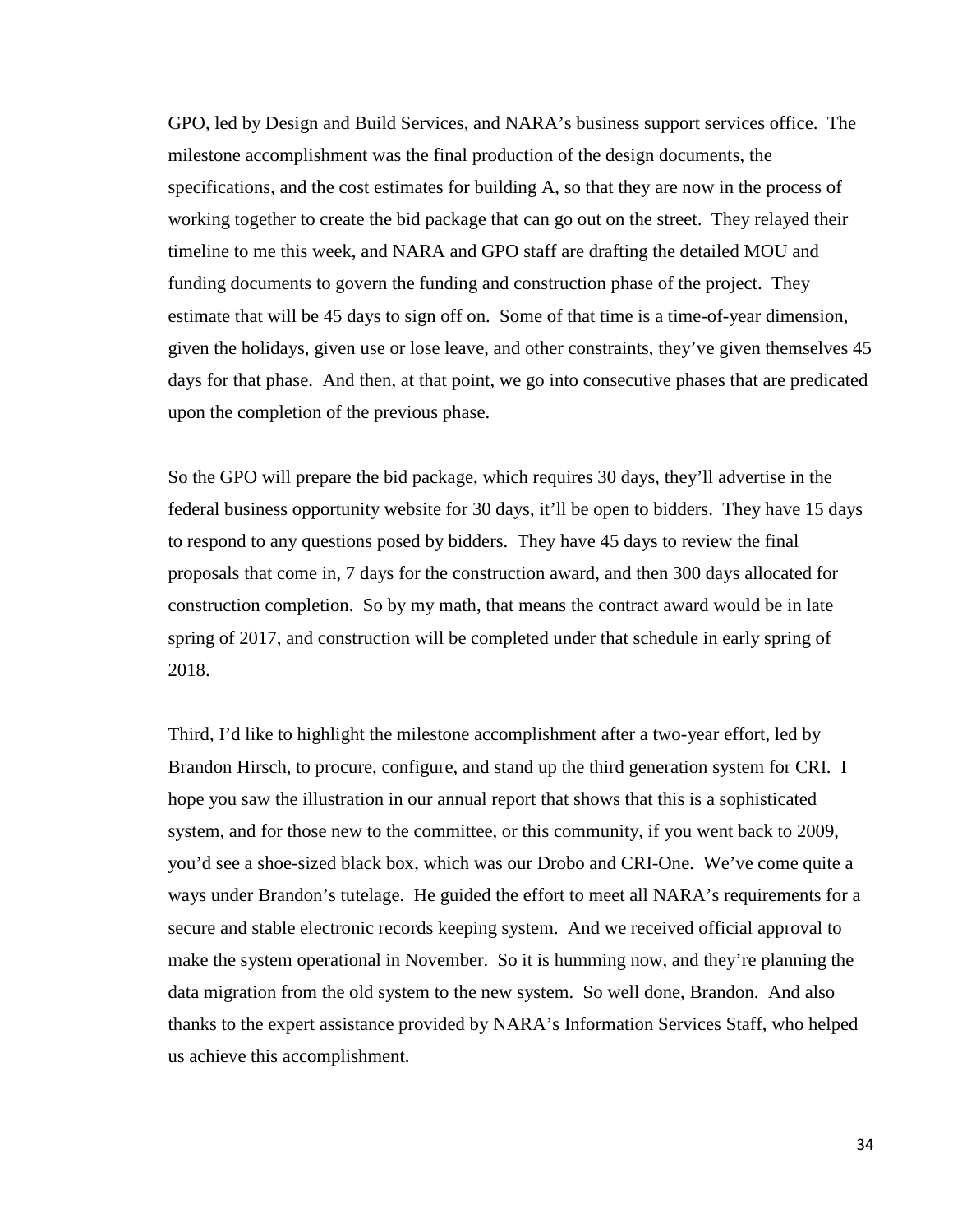Four, we're in the home stretch of the  $114<sup>th</sup>$  Congressional web harvest, and the volume numbers are already pretty impressive. We're working with the Internet Archive again, and began collecting data at the beginning of September. As of last Friday, we have captured over 105 million URLs and over 30 terabytes of data, which is already double the size of the  $113<sup>th</sup>$ Congress web harvest. Collection will continue through the inauguration, in order to capture the inaugural committee's website, and the entire web harvest content will be available to the public in the spring on a newly designed webharvest.gov.

 And finally, you may have noticed a new feature in the Congressional Education Services section featuring a map of our teacher workshops conducted over the last six years. Charlie Flanagan has conducted 103 workshops and spoke to over 3,000 teachers in that period of time, with the heaviest concentration of activity in Florida and Texas, where two generous partners have supported our efforts. I knew he'd been away a lot, but it was only when we compiled all of his workshops on a single map over a six-year period that we began to see the impact he's having on teaching about Congress, and teaching about civics in the classroom. He is highly demanded, highly respected, and really a great ambassador for all of our causes. And he can tout your website as well as another source that teachers should be using. I should note that Charlie is currently in Miami, doing three full-day workshops in the Miami-Dade County school district, which holds one third of all the students in Florida. And he's teaching and meeting with all the history and civics teachers from that district. So again, a major effort forward.

 In sum, I would conclude it's been a year of profound transitions for us with some still pretty substantial challenges ahead, but a year of continued success as well. I'd be happy to take any questions.

PAUL: Richard, I wanted to ask about the classified electronics records processing space which you've indicated that you have need for now that you have started the latest version of the Congressional Record Instance. The tech refresh that you achieved in unclassified documents is important, but there's still a problem because you have to have the separate storage for classified documents. And do you think you might get space like that?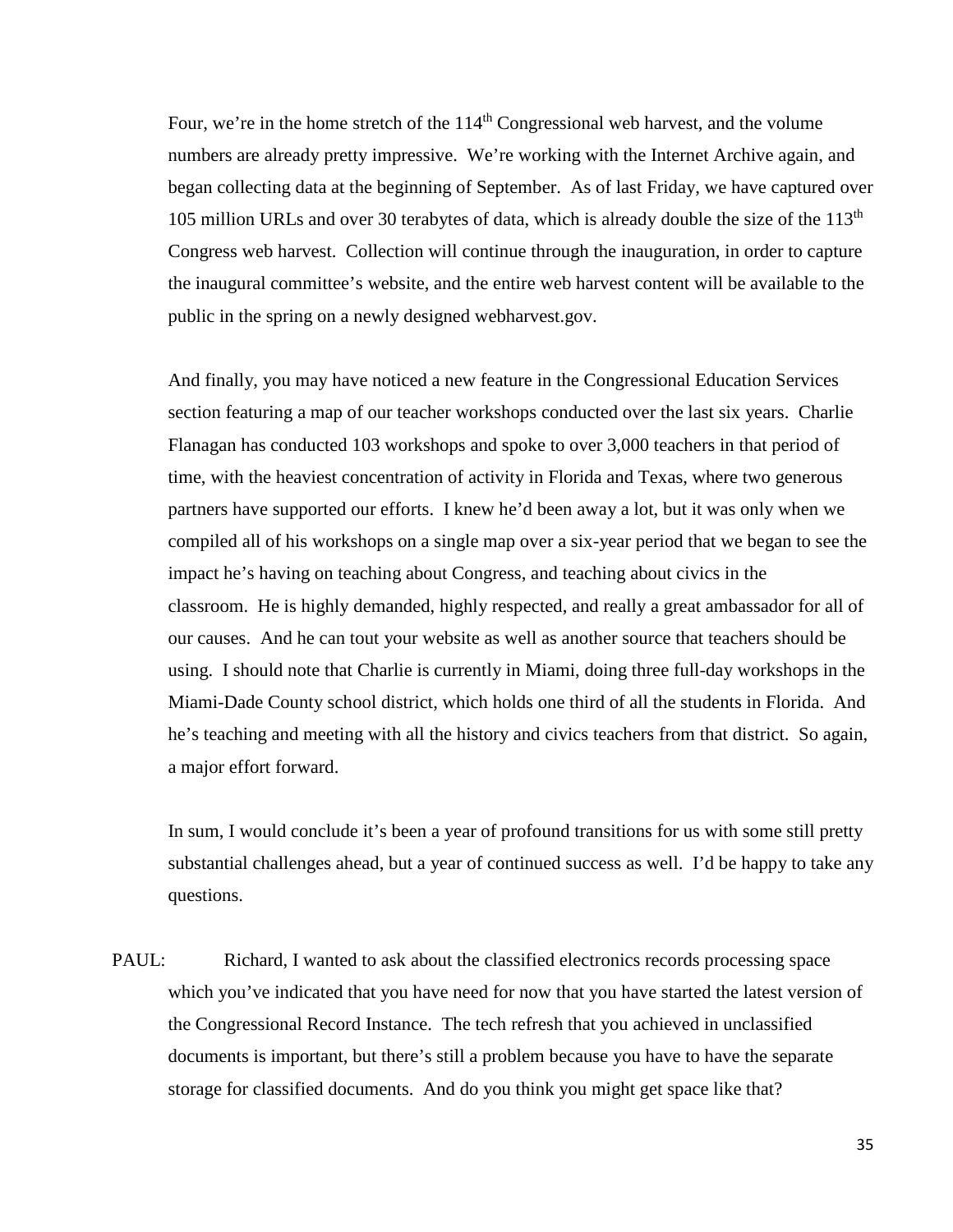- HUNT: Let me tell you where we are, and what we face. That is one of the challenges that we have not solved yet. It's a function of two things. One is, finding and building a SCIF that's suitable on the security front for the classified system. Space is very precious in the National Archives building. About three years ago, we volunteered one of the Center's controlled spaces, in order to create the SCIF. Unfortunately, because of its location, distant from servers and wiring and other infrastructure, the cost estimate to outfit that space was half a million dollars that we do not have. So at this point, we're in conversations with the security folks, and with the building folks to see if there's a space that would be more accessible and not quite as expensive in order to do all the wiring and the security requirements to get that space. This is the new challenge we're facing. I hope to have more to report on that at future meetings.
- PAUL: I can see there would be quite a demand for these records over time, and that would put additional pressure on you.
- HUNT: Current and past events have created a motherload of classified records that's coming from the House and the Senate, and our capabilities now are, we can duplicate them onto other media and store them on shelves, but they're not in a system where they're spinning, where we can do actual processing of them. So, I consider that a risk.
- VOGT: Richard, was there any thought, looking at the GPO space for that purpose?
- HUNT: The difficulty we faced is when we had the system at Archives II, because we did have it in a SCIF there, and we had actually CRI itself in Archives II. The degree of difficulty for Brandon and Shannon to run programs and make course corrections in the system, and just to monitor the system from a distance, was just impractical. They spent all their time on the shuttle, and they'd start running programs, or code, and it would only run for so long, and then they've had to go back the next day to start it again. Having a system onsite lets us maintain it in a way that is less risky and really more efficient. So, our first choice would be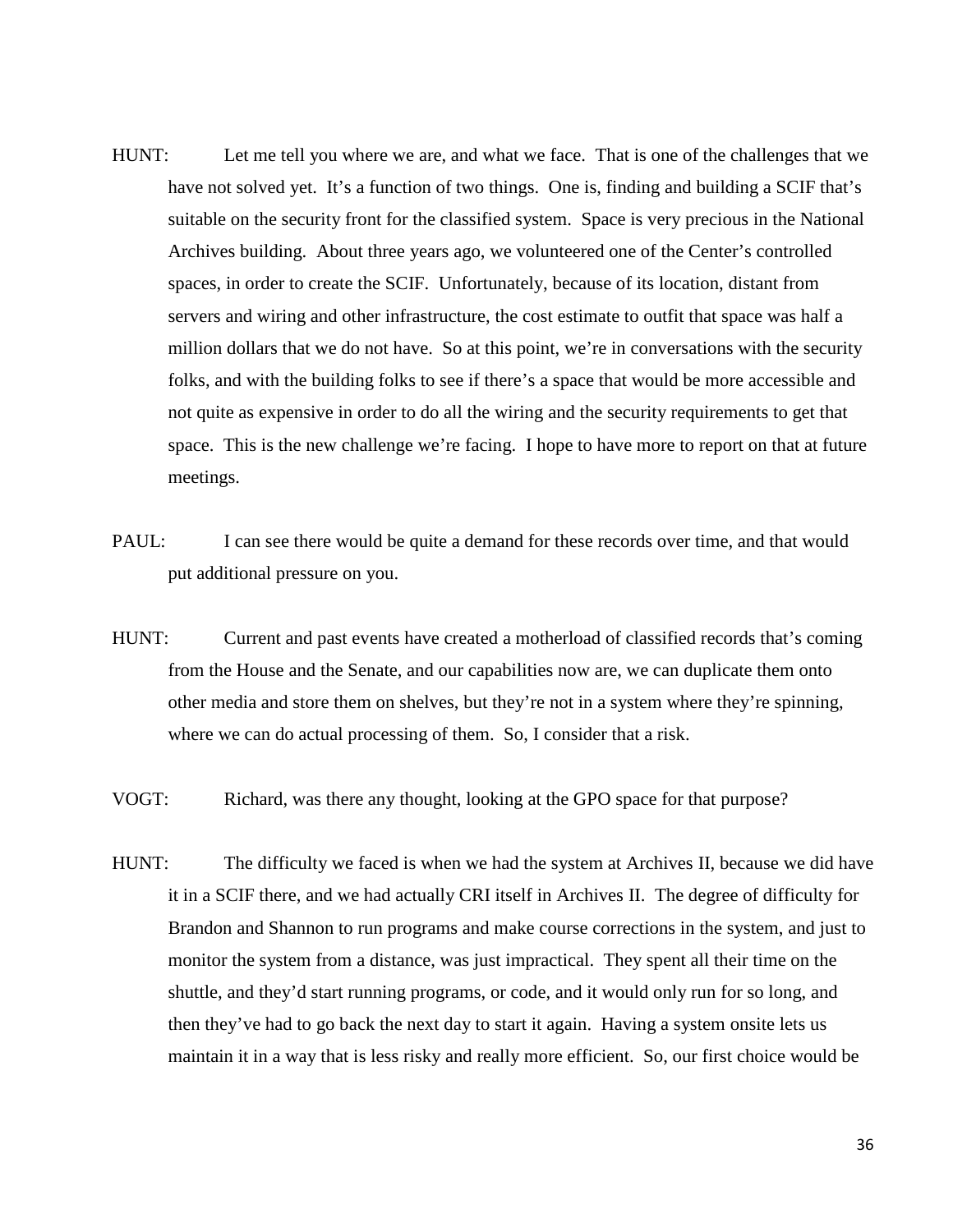in the Archives I building. If we go to GPO, then that's going to affect the cost. So, I've not really been encouraged to complicate that matter.

ADAMS: Thank you, Richard. At this time, I would like to open it up to any new business.

HUNT: Oh, we have a report by Christine Blackerby. I'm sorry.

ADAMS: Oh, OK. I'm sorry.

HUNT: Yes, a short presentation on our exhibit, *Amending America*.

BLACKERBY: Good morning. To commemorate the  $225<sup>th</sup>$  anniversary of the ratification of the Bill of Rights, in March this year, the National Archives Museum opened a new exhibit, *Amending America*. The 3,000 square foot exhibit features original documents from the National Archives that highlight the remarkable American story of how we have amended or attempted to amend our Constitution, in order to form a more perfect union. Although this exhibit is another in the series that regularly rotate through the Archive's O'Brien Gallery, there are several noteworthy things that were different about this one. And it's those different things that I'll be focusing on here today.

 The first unusual feature is that I am the co-curator. I am on the staff of the Center for Legislative Archives, not the exhibit staff at the Archives. I had not curated a museum exhibit before this one, although I do regularly assist the exhibit staff with identifying historical legislative records. And I've done research, writing, and editing for previous exhibits as well. But in this case, it made sense to invite a curator from Legislative Archives.

 When our outreach staff pitched this idea for *Amending America* to the exhibit staff, we did so because legislative records are filled with amendment-related materials. All 27 ratified amendments went through Congress, and the more than 11,000 introduced amendments started there. And ended there as well. (laughter) We knew these records, and we knew the great wealth of stories that they contained. So as a result of having the Center staff as a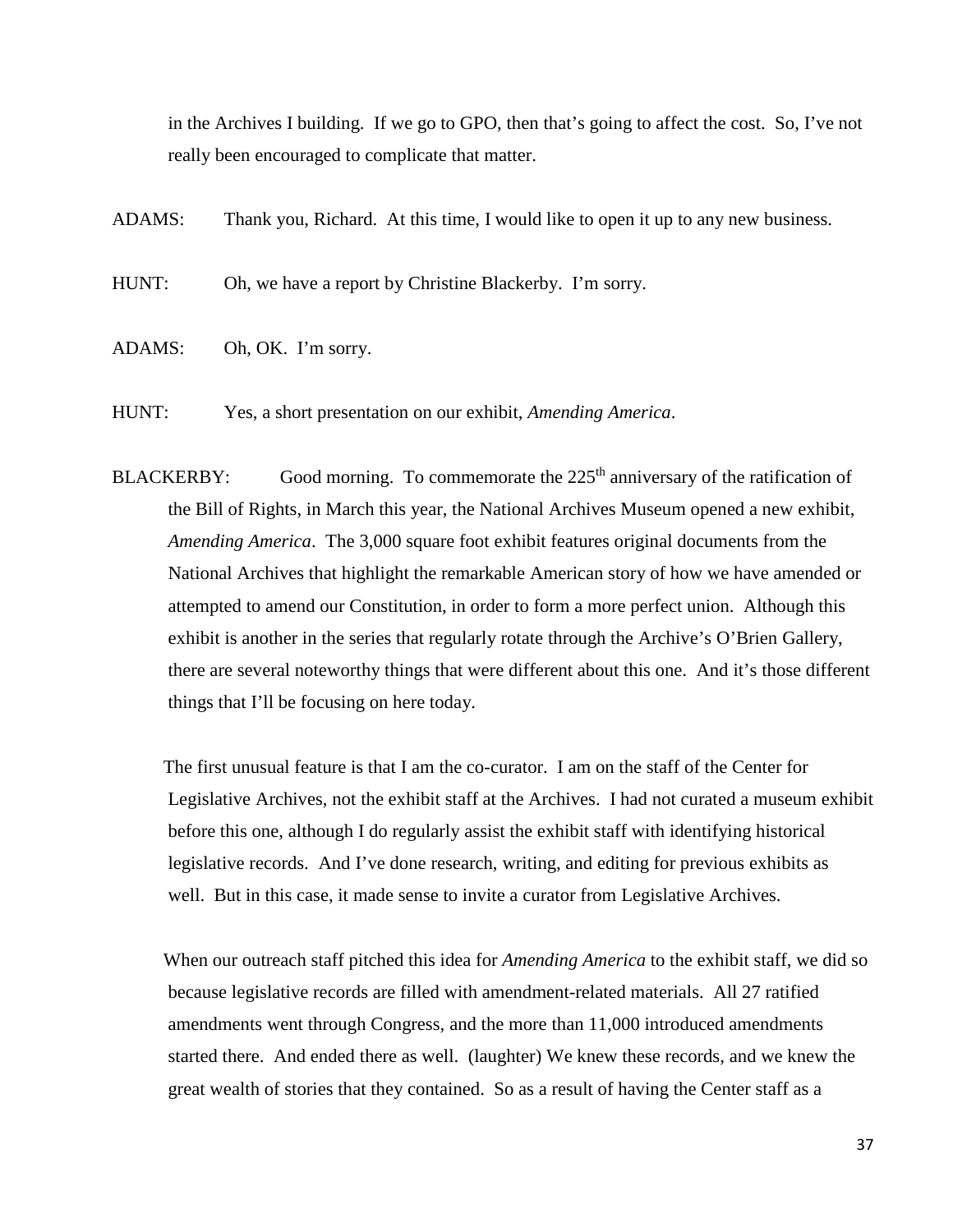curator, 75 percent of the documents on display in the exhibit are from the records of the House and the Senate.

 Having never curated, and therefore not knowing what I was not allowed to do, I pitched some new ideas, and our team brainstormed together for more ideas, and several of those ideas stuck. One was that we wanted this exhibit to be more interactive than previous ones, and as a museum of papers rather than objects, we always struggle to find visually interesting ways to tell our stories. This slide shows two examples of the interactives that are in *Amending America*. In the section on the vote, two manual interactives allow visitors to determine if they would have been eligible to vote prior to the 15<sup>th</sup> Amendment, which was the first that expanded voting rights, and then after the  $26<sup>th</sup>$  Amendment, which was the most recent one to do so. Together, they illustrate how much the right to vote has been expanded by Constitutional amendment.

 Also in this slide, next to a nineteenth-century congressional record illustrating the First Amendment right to petition the government, there's an interactive iPad that visitors can use to see how Americans petition their President today through the White House's "We the People" website.

 Perhaps the most used interactive in the gallery is based on this document here, an amendment that was introduced in the House of Representatives in 1846, that proposed that we elect the president of the United States by lot by pulling a ball out of a bowl to determine who the president would be. The resolution directed that each state would hold an election to choose a candidate, and then all candidates would be forwarded to Congress. Congress would mark balls with the names of the states on them, in numbers equal to their representation in the Electoral College. And then one ball would be picked out of a bowl to select the President, and a second one would choose the Vice-President. So, upon finding this gem in our records, we immediately set to work figuring out how we could let our visitors test this idea out. And since, of course, we couldn't actually hold state elections to determine who the candidates would be, we relied on technology to do that. We partnered with Google to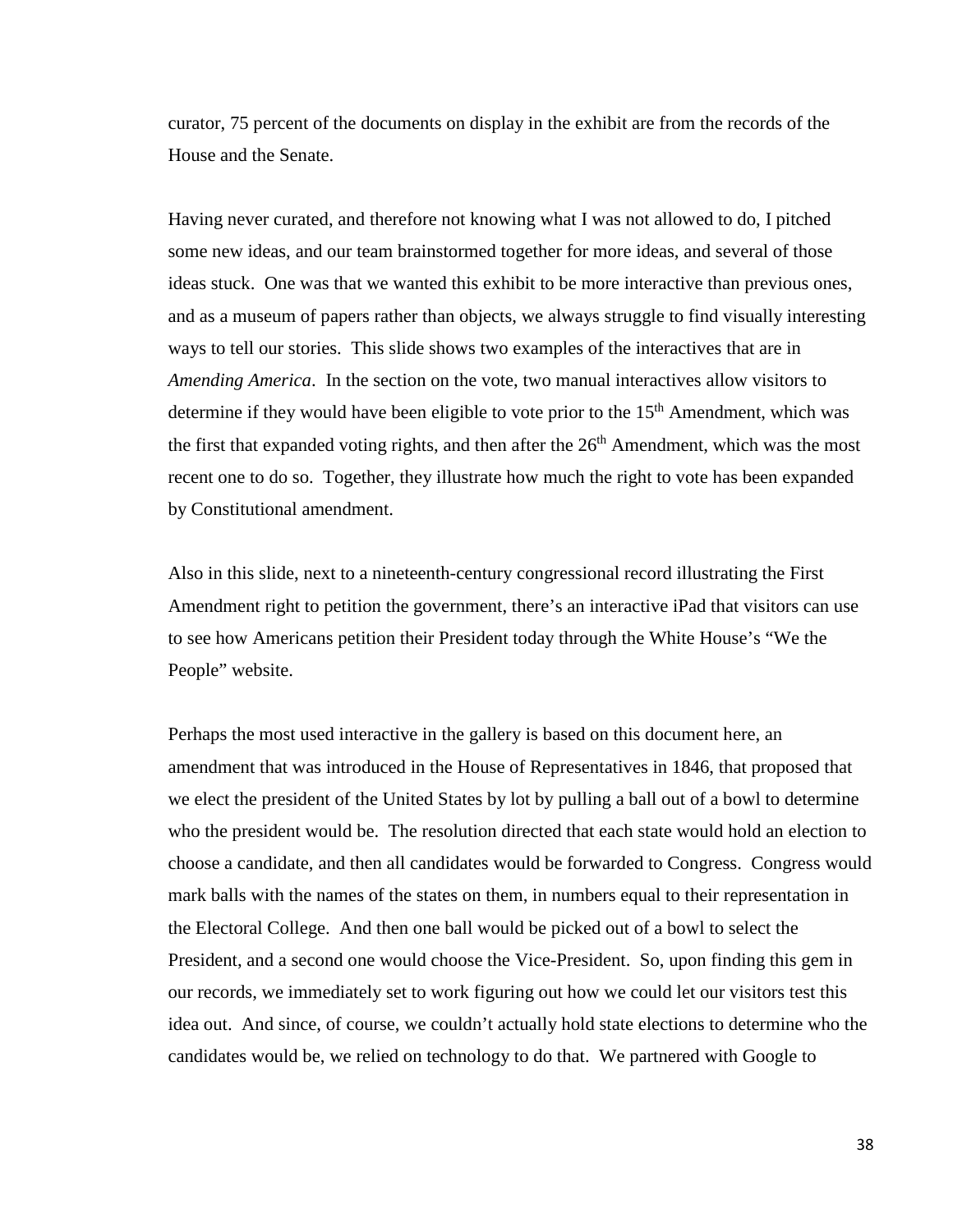determine who the most Googled person was in each state. We used those persons as a standin for the candidates selected by state election.

 As you spin the tumbler, a ball is selected and the screen pops up to show you who the person was from that state, whichever state it was the ball picked to figure out who the winner was. It's very well used, so well used, in fact, we've had to fix it about four times, I think, already. (laughter)

 Another opportunity for interaction is a poll which is displayed on a monitor in the gallery. Here we have a screenshot of the poll, and visitors have the opportunity to use their phones to vote on the subject matter of the next Constitutional amendment. The four topics that you see listed here that our visitors can choose from to vote were taken from the most common amendments that have been introduced into the  $114<sup>th</sup>$  Congress. So when visitors send a text message to vote, they can immediately, as they're standing in front of it in the gallery, watch the bar graphs move as their vote is registered. It's instantaneous reaction there.

 Early on in creating this exhibit, we did some surveys of our visitors to find out what they knew about Constitutional amendments, and also what they wanted to know about Constitutional amendments. And we were actually quite floored to learn that a significant number of the respondents to our surveys said that they really wanted to understand how an idea becomes a Constitutional amendment. So we struggled to figure out how to illustrate that process in a museum setting. And after tossing around a couple of ideas, we all agreed that an animation would work really well. But the Archives had never done such a thing before, and none of us had done it, and we didn't really know how to go about that. But we were able to overcome those issues, and the significant expense of such a thing, by partnering with the History Channel, who donated the cost of the animation. The result was a three minute video that does a really faithful job of illustrating the whole process without getting bogged down in some of the details of it. So here's some screenshots from the video, but the video is available on YouTube, and is an excellent tool for teachers to use in their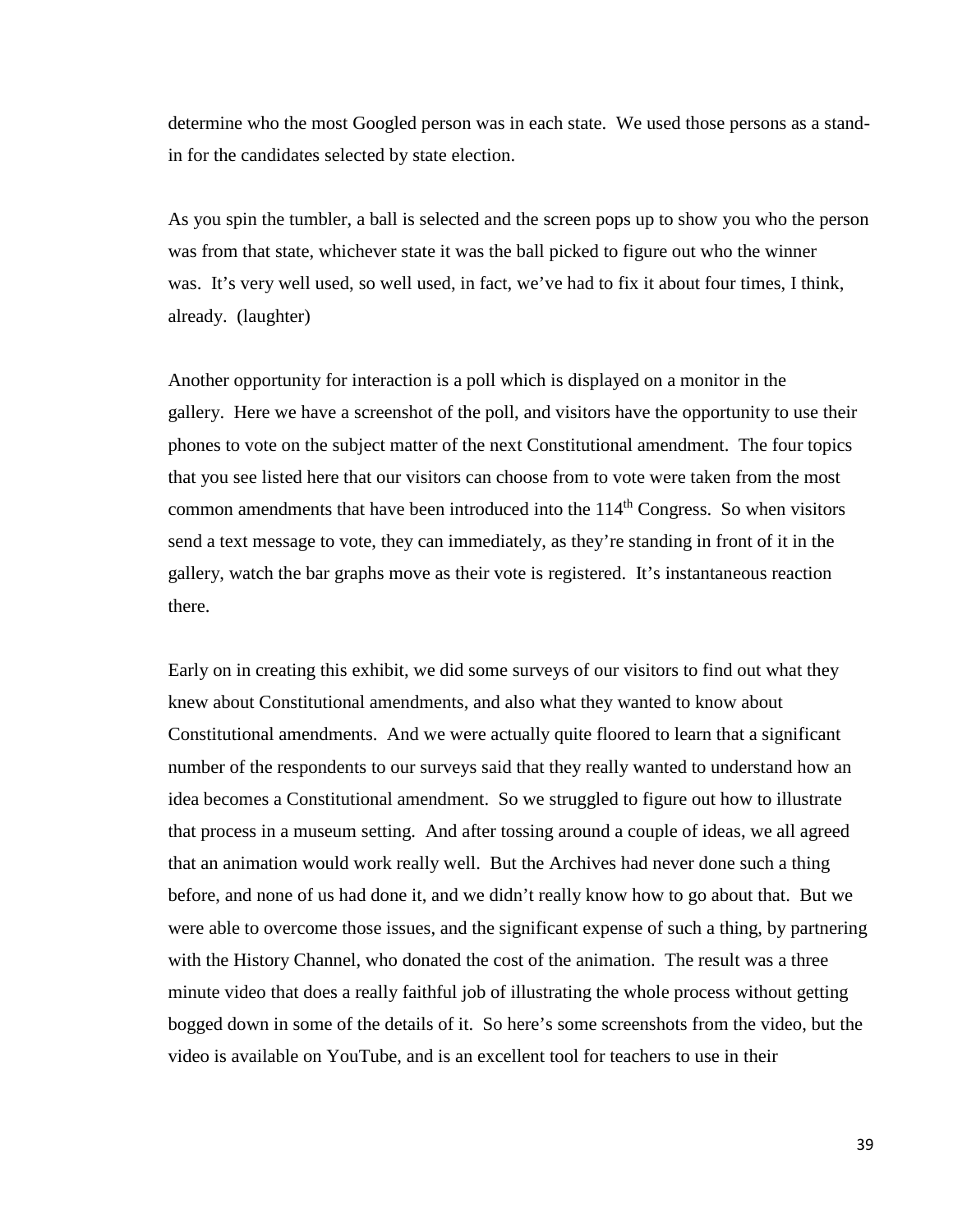classrooms. At least the ones that I've given tours to have told me that they intend to do so when they get back to their schools.

 Another out of the box feature of *Amending America* is this banner. Early in the design process, our team was considering the problem that although the Bill of Rights is the star of the show in an exhibit about Constitutional amendments, the Bill of Rights itself would not be in the O'Brien Gallery. We asked if we could move it out of the Rotunda and down the hall, but they said no, so... (laughter

 In looking for a way to connect the Bill of Rights to the other documents that were in the O'Brien Gallery, our exhibit designer came up with the idea of extending a banner from the Bill of Rights in the Rotunda, through the hallway, and all the way to the O'Brien Gallery to physically connect those two together. And also, to print on the banner the titles of all of the 11,000-plus introduced amendments that have been introduced in Congress since 1789. This eye-catching feature has drawn attention both to the Bill of Rights itself, for its anniversary, and then also to *Amending America*. The visitors literally follow the banner from the Rotunda over to the exhibit gallery. I've provided some slides that show you what the banner itself actually looks like. As you exit the Rotunda following the banner, you often kind of have to move around the people who are staring up at the banner as they try to read it, and as they make their way to the O'Brien Gallery.

 The banner idea lead to the next new idea. In order to print the titles of those 11,000 amendments on the banner, we had to digitize them first since the list of those amendments only existed in paper form, or as a scanned PDF. We had a team of volunteers and staff who began transcribing that list into a spreadsheet. Knowing that the finished product was a data mine waiting to be tapped by scholars, we partnered with our Innovation Office staff, and published that spreadsheet on data.gov. It is now available as a free download to anyone.

 Social media has been around for a while now, but *Amending America* has utilized social media to get the word out in ways that our agency has not previously tried. Co-curator Jennifer Johnson and I were the agency's guinea pigs for NARA's first-ever participation in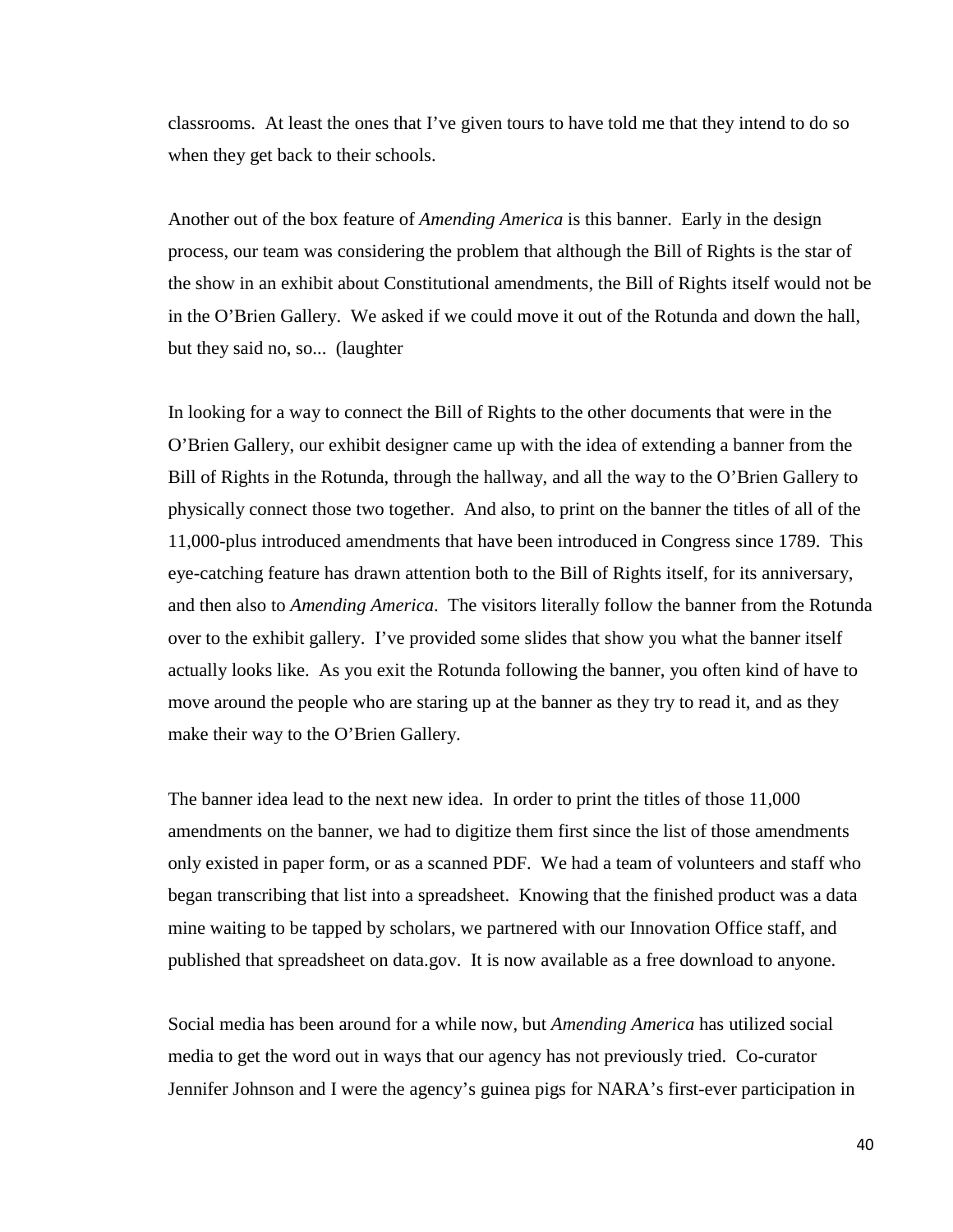Tumblr Answer Time. This is a live Q&A session on one of the most popular micro-blogging sites, Tumblr. In addition to the people who tuned in and submitted questions to us during the Answer Time event, we got a lot of publicity around the event, and attracted an audience of younger people who probably never would have otherwise known about this exhibit, and perhaps may not have known about the National Archives itself. Here on this slide, you can see an example of one of the questions that we answered, and also a picture of the war room, where as a team, we worked together to answer as many questions as possible during the one hour event.

 We also did our first-ever Facebook Live events -- these are live recordings taken in the gallery, and available immediately to viewers on Facebook, who can submit questions and we can answer them in real-time. Here on this slide, you see our Facebook Live interview with the *Huffington Post* about the  $45<sup>th</sup>$  anniversary of the  $26<sup>th</sup>$  Amendment. And then also, our NARA Facebook Live tour for Women's Equality Day, which happened in August and we focused on the 19<sup>th</sup> Amendment, and also the Equal Rights Amendment. And here you can see we have so many of these *Amending America*-related events that we have our own playlist on the National Archives YouTube channel. This includes our events, and then also some related public programs.

 The National Archives wanted to be sure that *Amending America* and also the celebration of the 225<sup>th</sup> anniversary of the Bill of Rights didn't occur only in Washington, D.C. so we started our first national outreach initiative to bring the story of the Bill of Rights to Americans all across the country. There are several parts to this initiative, and this slide shows the landing page on NARA's website that ties together all these different parts of the initiative. Several of NARA's field officers and presidential libraries have created contemporaneous *Amending America*-inspired exhibits using documents from their own holdings. There's also a program of several national conversations at locations from the East to the West Coast on topics related to the current status of rights that have foundations in the Bill of Rights.

 There's a traveling version of *Amending America* which is currently on exhibit at the Houston Museum of Natural Science. And here in this slide, I have a few photos of our first ever pop